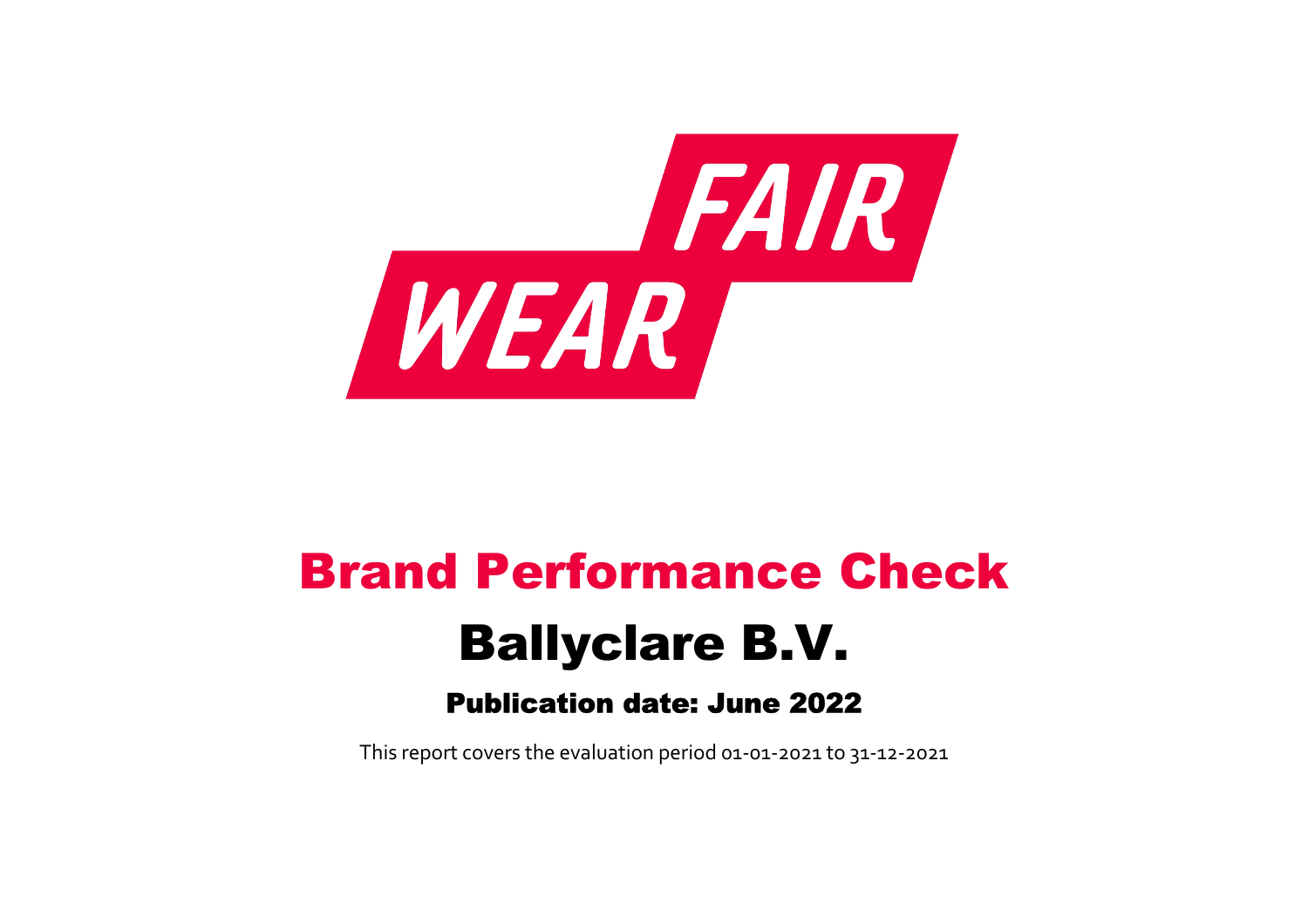#### About the Brand Performance Check

Fair Wear Foundation (Fair Wear) believes that improving conditions for apparel product location workers requires change at many levels. Traditional efforts to improve conditions focus primarily on the product location. Fair Wear, however, believes that the management decisions of clothing brands have an enormous influence for good or ill on product location conditions.

Fair Wear's Brand Performance Check is a tool to evaluate and report on the activities of Fair Wear's member companies. The Checks examine how member company management systems support Fair Wear's Code of Labour Practices. They evaluate the parts of member company supply chains where clothing is assembled. This is the most labour intensive part of garment supply chains, and where brands can have the most influence over working conditions.

In most apparel supply chains, clothing brands do not own product locations, and most product locations work for many different brands. This means that in most cases Fair Wear member companies have influence, but not direct control, over working conditions. As a result, the Brand Performance Checks focus primarily on verifying the efforts of member companies. Outcomes at the product location level are assessed via audits and complaint reports, however the complexity of the supply chains means that even the best efforts of Fair Wear member companies cannot guarantee results.

Even if outcomes at the product location level cannot be guaranteed, the importance of good management practices by member companies cannot be understated. Even one concerned customer at a product location can have significant positive impacts on a range of issues like health and safety conditions or freedom of association. And if one customer at a product location can demonstrate that improvements are possible, other customers no longer have an excuse not to act. The development and sharing of these types of best practices has long been a core part of Fair Wear's work.

The Brand Performance Check system is designed to accommodate the range of structures and strengths that different companies have, and reflects the different ways that brands can support better working conditions.

This report is based on interviews with member company employees who play important roles in the management of supply chains, and a variety of documentation sources, financial records, supplier data. The findings from the Brand Performance Check are summarized and published at [www.fairwear.org](http://www.fairwear.org/). The online [Brand Performance Check Guide](https://members.fairwear.org/resources/brand-performance-check-guide/12) provides more information about the indicators.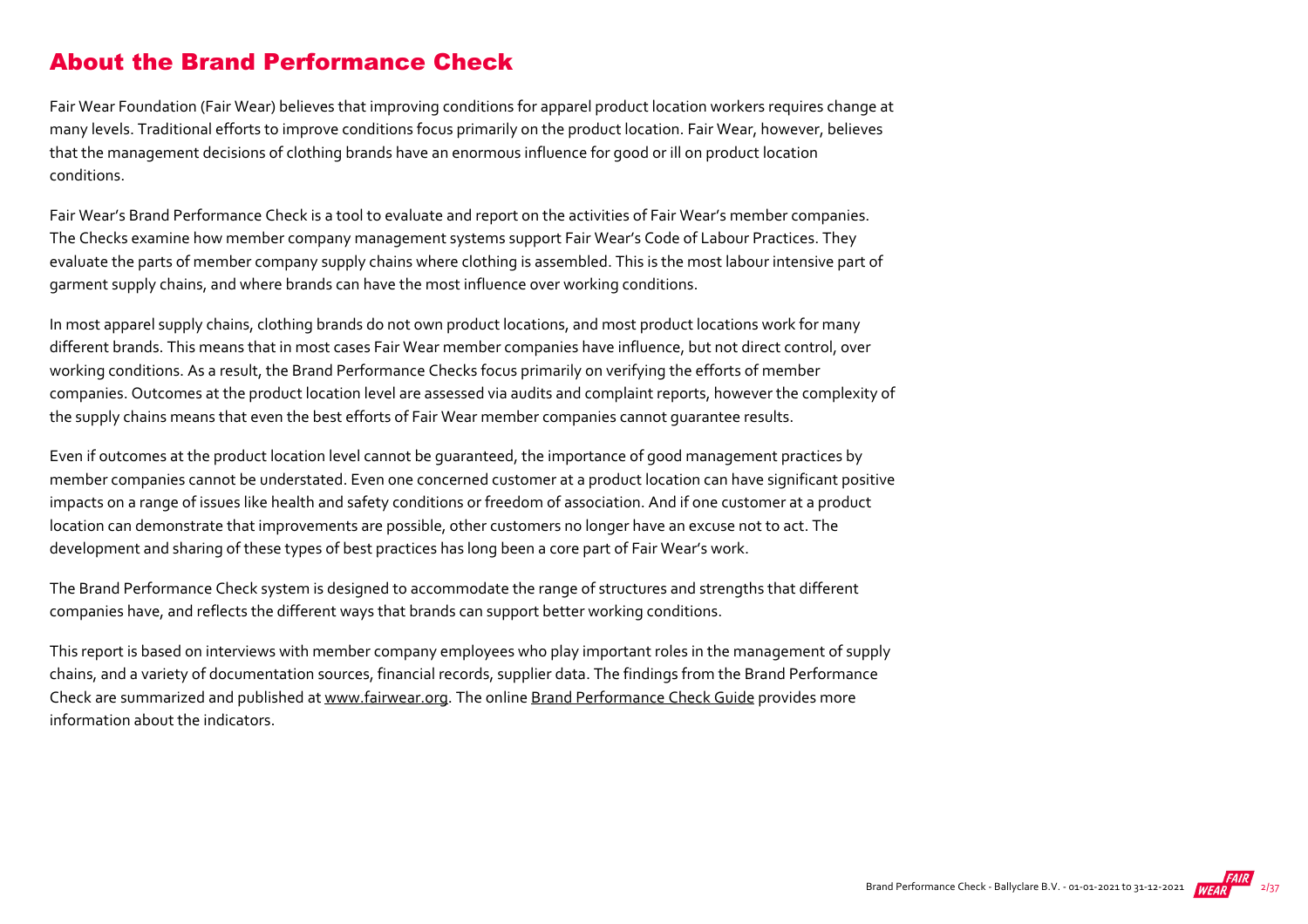#### On COVID‐19

This year's report covers the response of our members and the impact on their supply chain due to the COVID‐19 pandemic which started in 2020. The COVID‐19 pandemic limited the brands' ability to visit and audit factories. To ensure the monitoring of working conditions throughout the pandemic, Fair Wear and its member brands made use of additional monitoring tools, such as complaints reports, surveys, and the consultation of local stakeholders. These sources may not provide as detailed insights as audit reports. To assess outcomes at production location level, we have included all available types of evidence to provide an accurate overview of the brands' management systems and their efforts to improve working conditions. Nevertheless, brands should resume verifying working conditions through audits when the situation allows for.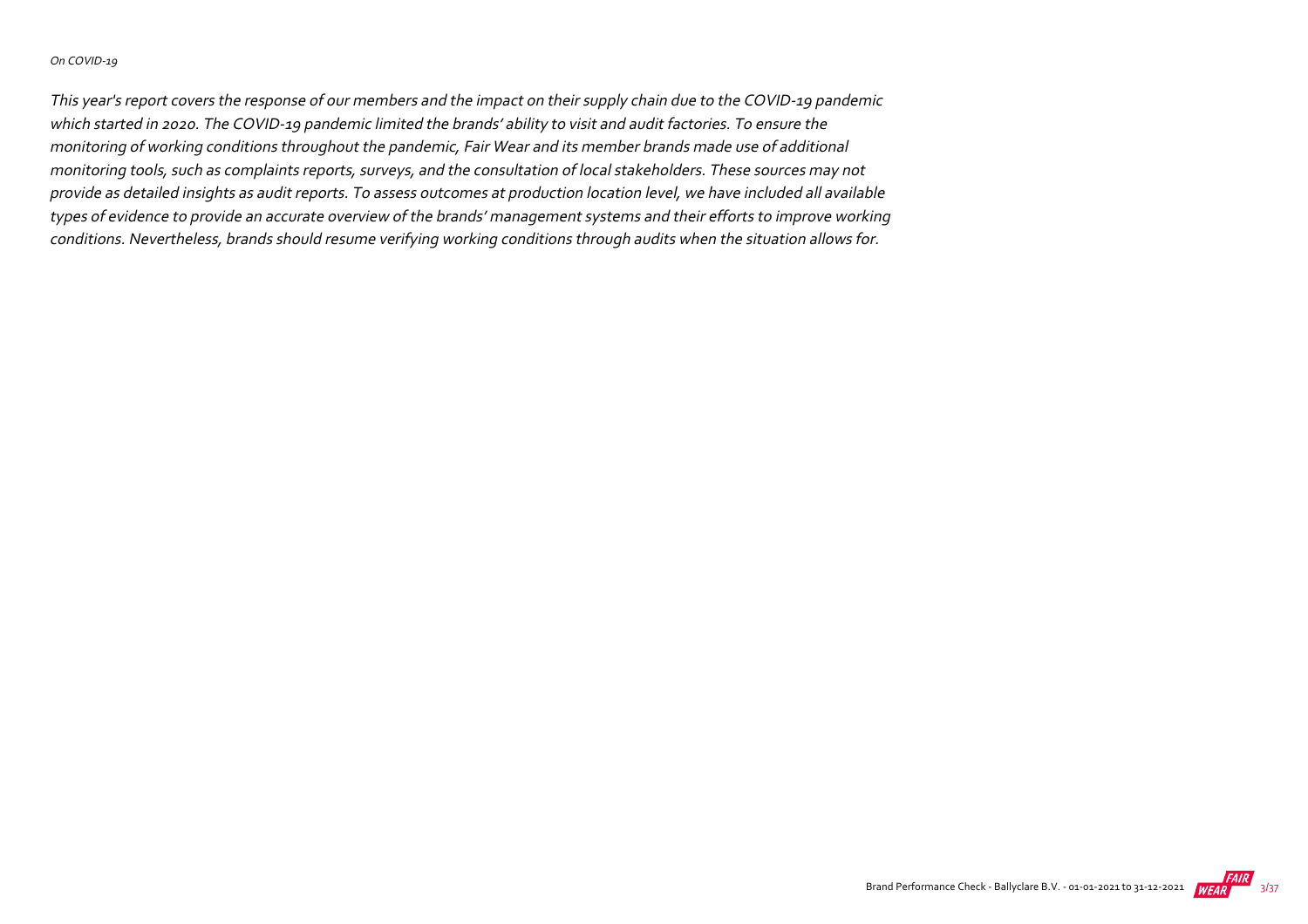#### Brand Performance Check Overview

#### Ballyclare B.V.

#### Evaluation Period: 01-01-2021 to 31-12-2021

| Member company information                         |                         |  |  |  |  |  |
|----------------------------------------------------|-------------------------|--|--|--|--|--|
| Headquarters:                                      | Doetinchem, Netherlands |  |  |  |  |  |
| Member since:                                      | 2013-07-18              |  |  |  |  |  |
| Product types:                                     | Workwear                |  |  |  |  |  |
| Production in countries where Fair Wear is active: | China, Tunisia          |  |  |  |  |  |
| Production in other countries:                     | Portugal                |  |  |  |  |  |
| <b>Basic requirements</b>                          |                         |  |  |  |  |  |
| <b>Scoring overview</b>                            |                         |  |  |  |  |  |
| % of own production under monitoring               | 80%                     |  |  |  |  |  |
| Benchmarking score                                 | 50                      |  |  |  |  |  |
| Category                                           | Suspended               |  |  |  |  |  |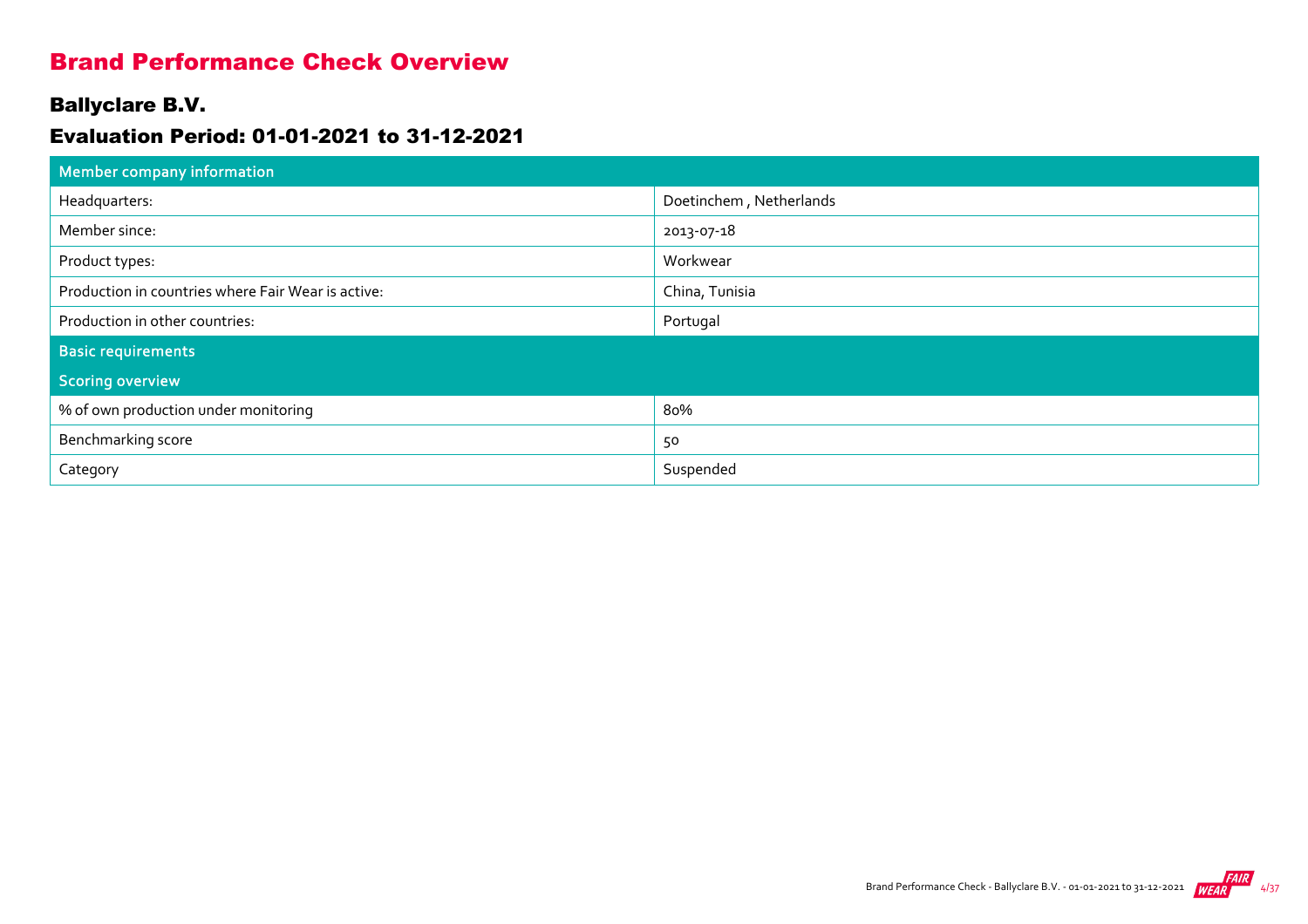#### Summary:

Ballyclare has shown insufficient progress in performance indicators. The benchmark score is 50. On two repeated noncompliance indicators, Ballyclare scored insufficient, leading automatically to needs improvement. Last year it was the second time that Fair Wear put Ballyclare in the 'needs improvement' category. The brand applied for the COVID‐19 appeal procedure and therefore was not placed in suspended. However, this time the needs improvement category automatically leads to suspended status. Ballyclare has monitored 80% of its supply chain.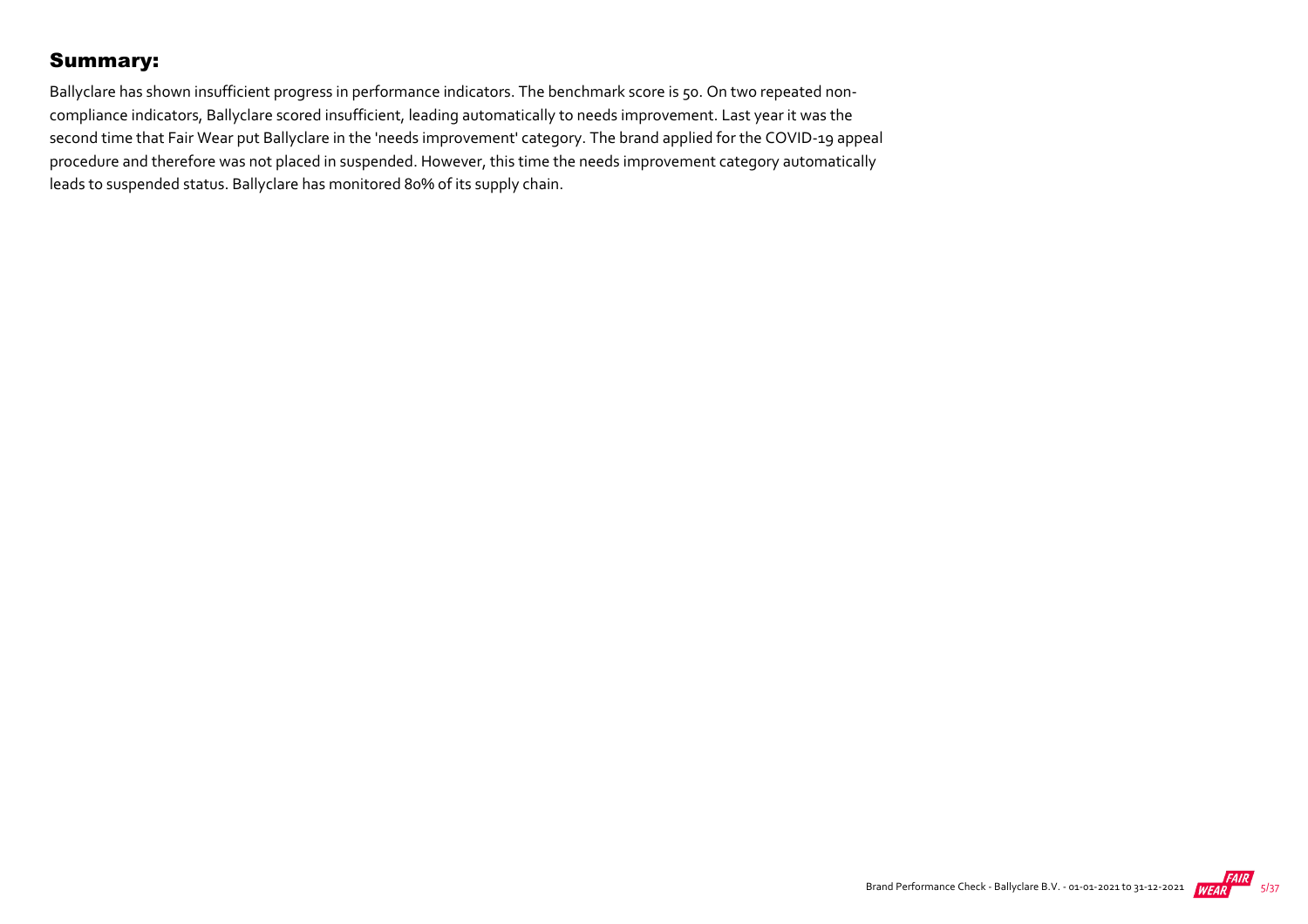#### Corona Addendum:

In 2021, orders for Ballyclare stabilised again. It stopped producing protective hospital gear. The pandemic did not seriously impact the Tunisian and Chinese garment industries, and no lockdowns affected Ballyclare's suppliers in 2021. In some cases, material delivery was delayed, and Ballyclare had to shift the different orders for its main supplier or accept a later delivery date.

While audits were possible again in Tunisia, Ballyclare did not organise audits for its suppliers or use alternative monitoring tools. The brand checked the remediation of the CAP issues of 2019 at its main supplier, but some severe issues remained unresolved. Since Ballyclare UK owns this main supplier, and both Ballyclare companies are the only customers, Fair Wear expects more in this regard. Fair Wear expects the member to be more proactive in addressing risks specific to Tunisia, such as the rampant use of short-term contracts that deny workers any income security.

Given the close business relationship, it is surprising that the main supplier informed Ballyclare that it started using a subcontractor again, while this subcontractor broke ties with Ballyclare as it did not want to follow up on CAP issues. This shows that Ballyclare has not leveraged its business relationship with its supplier and should engage more in dialogue about how they can cooperate on Fair Wear membership.

Ballyclare has not continued monitoring its other four suppliers and is not aware of the current status of CAPs from previous Fair Wear audits or other audits. The brand still has a long journey to implement Fair Wear's Code of Labour Practices in its supply chain. Hopefully, with the Compliance Manager hired in September, the company can take steps towards a more thorough human rights due diligence.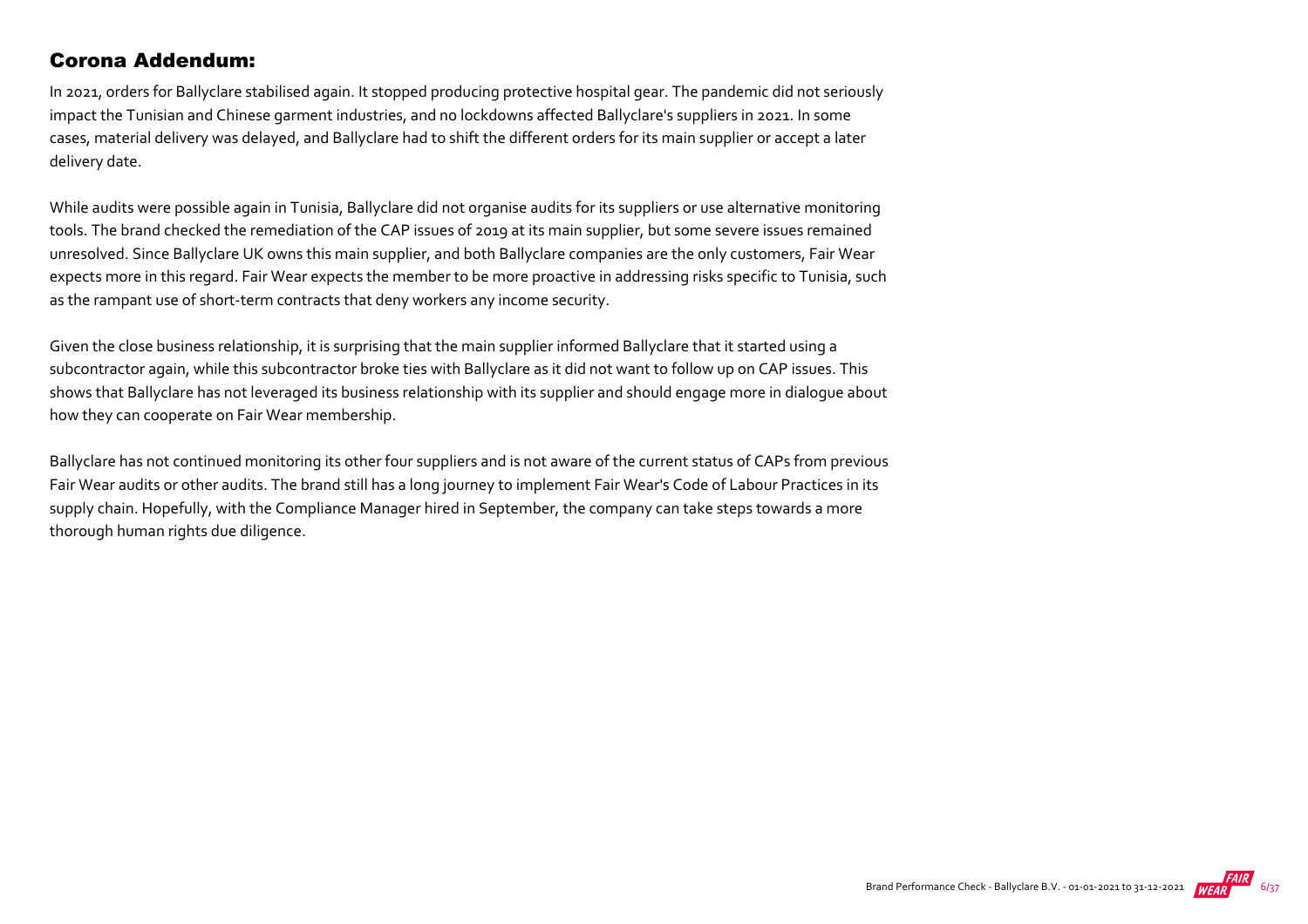#### Performance Category Overview

Leader: This category is for member companies who are doing exceptionally well, and are operating at an advanced level. Leaders show best practices in complex areas such as living wages and freedom of association.

Good: It is Fair Wear's belief that member companies who are making a serious effort to implement the Code of Labour Practices—the vast majority of Fair Wear member companies—are 'doing good' and deserve to be recognized as such. They are also doing more than the average clothing company, and have allowed their internal processes to be examined and publicly reported on by an independent NGO. The majority of member companies will receive a 'Good' rating.

Needs Improvement: Member companies are most likely to find themselves in this category when major unexpected problems have arisen, or if they are unable or unwilling to seriously work towards CoLP implementation. Member companies may be in this category for one year only after which they should either move up to Good, or will be moved to suspended.

Suspended: Member companies who either fail to meet one of the Basic Requirements, have had major internal changes which means membership must be put on hold for a maximum of one year, or have been in Needs Improvement for more than one year. Member companies may remain in this category for one year maximum, after which termination proceedings will come into force.

Categories are calculated based on a combination of benchmarking score and the percentage of own production under monitoring. The specific requirements for each category are outlined in the Brand Performance Check Guide.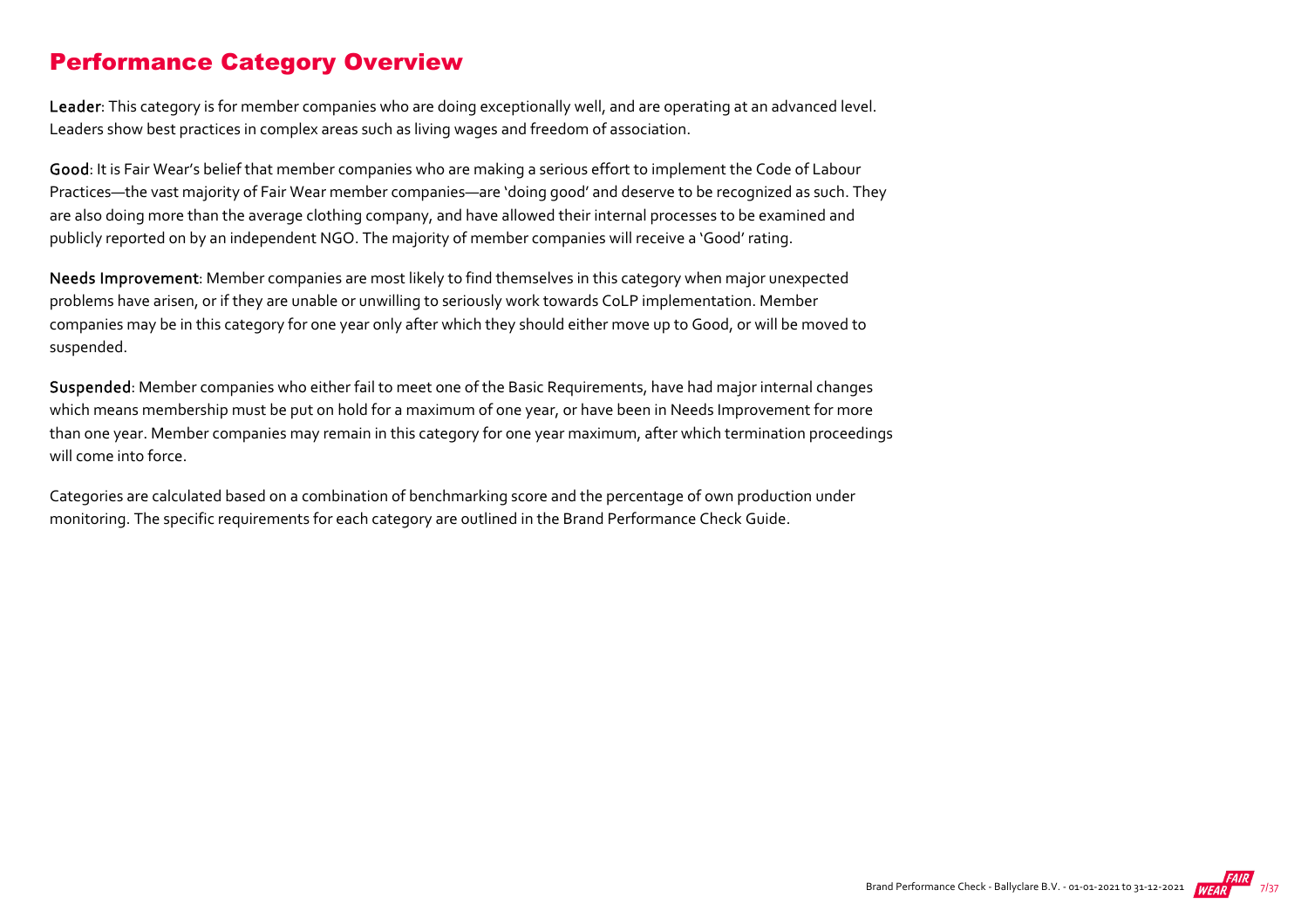## 1. Purchasing Practices

| Performance indicators                                                                                                              | <b>Result</b> | <b>Relevance of Indicator</b>                                                                                                                                                 | <b>Documentation</b>                                   | Score Max | <b>Min</b> |
|-------------------------------------------------------------------------------------------------------------------------------------|---------------|-------------------------------------------------------------------------------------------------------------------------------------------------------------------------------|--------------------------------------------------------|-----------|------------|
| 1.1a Percentage of production volume from<br>production locations where member company buys<br>at least 10% of production capacity. | 78%           | Member companies with less than 10% of a<br>production location's production capacity generally<br>have limited influence on production location<br>managers to make changes. | Supplier information<br>provided by member<br>company. |           | $\circ$    |

Comment: In 2021, Ballyclare sourced at five different production locations. It has one main supplier in Tunisia from which it sources more than one-third of its production. This Tunisian supplier, owned by the same holding as Ballyclare, uses one subcontractor. Together with another Tunisian supplier, Tunisia is good for 98% of Ballyclare's total production volume. The member has another supplier in Portugal and sources a small part of its production from one Chinese factory.

| Performance indicators                                                                                                        | <b>Result</b> | <b>Relevance of Indicator</b>                                                                                                                                                                                                                                                                                                                     | <b>Documentation</b>                                                   | Score Max | <b>Min</b> |
|-------------------------------------------------------------------------------------------------------------------------------|---------------|---------------------------------------------------------------------------------------------------------------------------------------------------------------------------------------------------------------------------------------------------------------------------------------------------------------------------------------------------|------------------------------------------------------------------------|-----------|------------|
| 1.1b Percentage of production volume from<br>production locations where member company buys<br>less than 2% of its total FOB. | o%            | Fair Wear provides incentives to clothing brands to<br>consolidate their supplier base, especially at the tail<br>end, as much as possible, and rewards those<br>members who have a small tail end. Shortening the<br>tail end reduces social compliance risks and<br>enhances the impact of efficient use of capital and<br>remediation efforts. | <b>Production location</b><br>information as provided<br>to Fair Wear. |           | $\circ$    |

Comment: Ballyclare's Chinese supplier ‐ where the member has very low leverage‐ only makes up 0.1% of Ballyclare's total order volume.

| Performance indicators                                                                                                                 | <b>Result</b> | <b>Relevance of Indicator</b>                                                                                                                                                  | <b>Documentation</b>                                   | Score Max | <b>Min</b> |
|----------------------------------------------------------------------------------------------------------------------------------------|---------------|--------------------------------------------------------------------------------------------------------------------------------------------------------------------------------|--------------------------------------------------------|-----------|------------|
| 1.2 Percentage of production volume from<br>production locations where a business relationship<br>has existed for at least five years. | 81%           | Stable business relationships support most aspects<br>of the Code of Labour Practices, and give production<br>locations a reason to invest in improving working<br>conditions. | Supplier information<br>provided by member<br>company. | 4         |            |

Comment: Ballyclare sources 81% of its production volume from locations where it has had a business relationship for at least five years.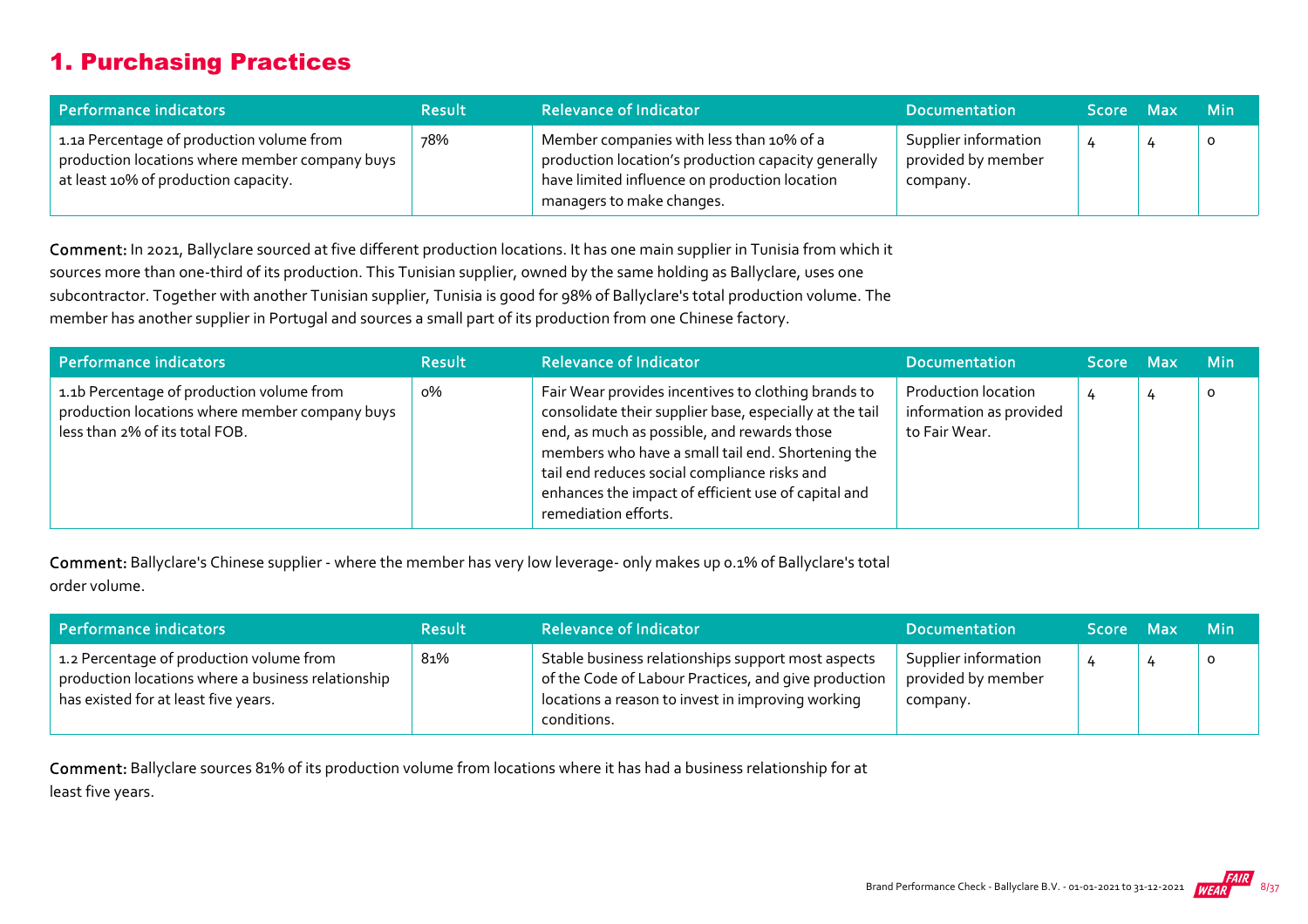| Performance indicators                                                                                                                                            | <b>Result</b>                                                                | <b>Relevance of Indicator</b>                                                                                                                        | <b>Documentation</b>      | Score Max |             | <b>Min</b> |
|-------------------------------------------------------------------------------------------------------------------------------------------------------------------|------------------------------------------------------------------------------|------------------------------------------------------------------------------------------------------------------------------------------------------|---------------------------|-----------|-------------|------------|
| 1.3 All (new) production locations are required to<br>sign and return the questionnaire with the Code of<br>Labour Practices before first bulk orders are placed. | 2nd years $+$<br>member and<br>no new<br>production<br>locations<br>selected | The CoLP is the foundation of all work between<br>production locations and brands, and the first step in<br>developing a commitment to improvements. | Signed CoLPs are on file. | N/A       | $\mathbf 2$ | 0          |

| Performance indicators                                                                                                | <b>Result</b> | <b>Relevance of Indicator</b>                                                                          | <b>Documentation</b>                                                                                | Score Max | <b>Min</b> |
|-----------------------------------------------------------------------------------------------------------------------|---------------|--------------------------------------------------------------------------------------------------------|-----------------------------------------------------------------------------------------------------|-----------|------------|
| 1.4 Member company conducts human rights due<br>diligence at all (new) production locations before<br>placing orders. | Insufficient  | Due diligence helps to identify, prevent and mitigate<br>potential human rights problems at suppliers. | Documentation may<br>include pre-audits,<br>existing audits, other<br>types of risk<br>assessments. | O         | $\circ$    |

Comment: In 2021, Ballyclare has not worked with a sourcing strategy detailing the steps to conduct due diligence before adding a new supplier. Likewise, the member did not systematically analyse the country‐ and production location risks and link these to required follow‐up actions. Ballyclare requires all factories to return the Ballyclare Supplier Assurance Questionnaire and the Ballyclare Code of Conduct before cooperating. In 2021, Ballyclare added no new factories.

Ballyclare has not organised audits for its suppliers, working with the report from 2019 for its main supplier instead. The brand did not use alternative monitoring tools such as virtual factory tours to continue conducting due diligence and monitoring during the pandemic. However, its frequent contact with the main supplier helped to stay informed about developments within Tunisia, such as inflation and the subsequent CBA salary increase. Ballyclare did not contact its other suppliers about labour conditions or developments that could have impacted labour conditions. Ballyclare considers the main risks in Tunisia the political instability and ‐like in its other sourcing countries‐ a different interpretation of health and safety aspects.

Unlike 2020, in 2021, the pandemic did not seriously impact the garment industry in Tunisia, but Ballyclare resent the COVID‐19 questionnaire to its suppliers.

Requirement: A formal process should exist to evaluate the risks of labour violations in the production areas Ballyclare is operating. This evaluation should influence the decision on whether to place orders, how to prevent and mitigate risks, and what remediation steps may be necessary.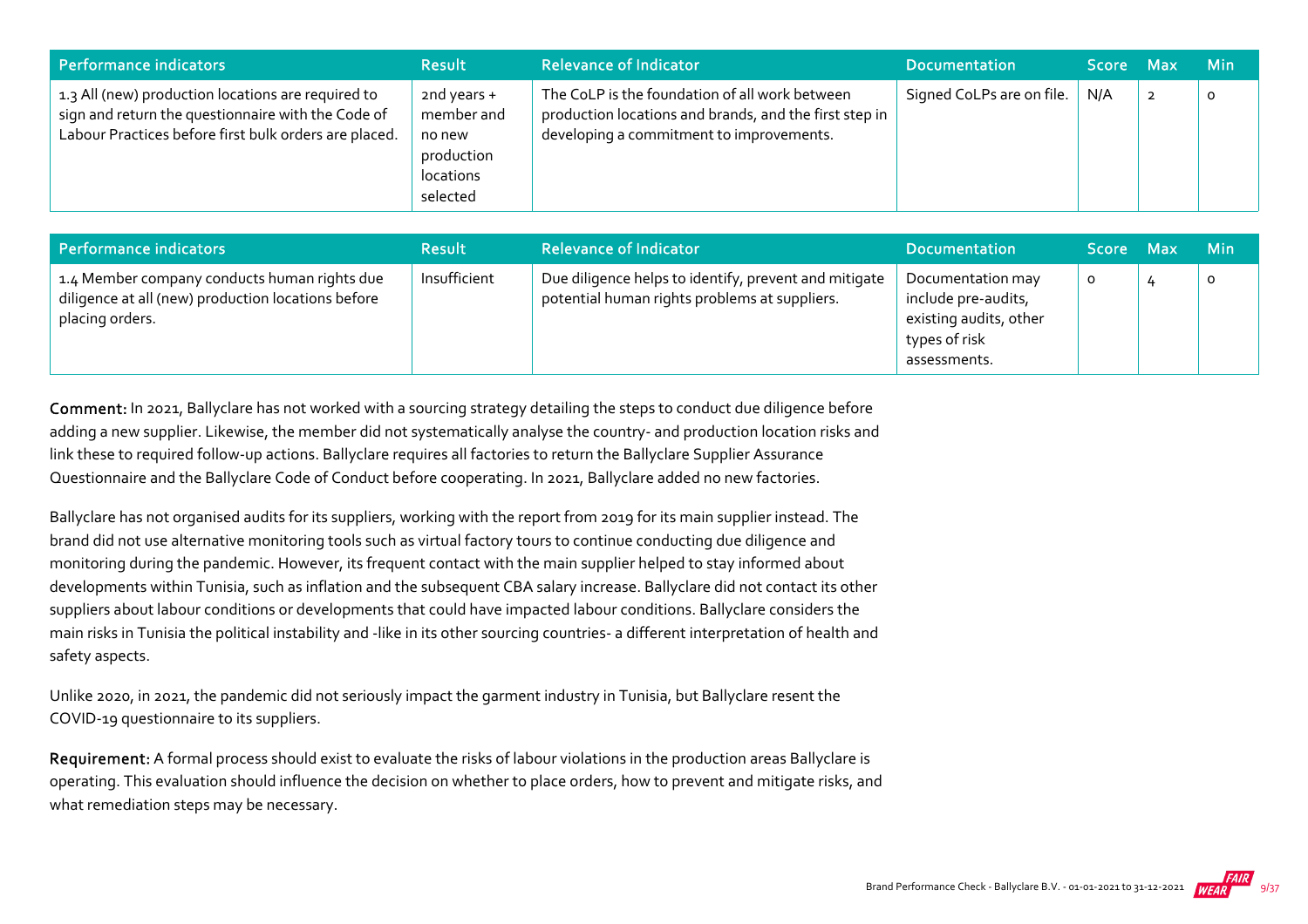Recommendation: It is advised to describe the process of assessing working conditions at potential new suppliers in a sourcing strategy that is agreed upon with top management/sourcing staff. Fair Wear recommends Ballyclare to use its Supplier Assurance Questionnaire together with information from FW country studies and local stakeholders to come to a balanced risk assessment.

| Performance indicators                                                                                      | <b>Result</b> | <b>Relevance of Indicator</b>                                                                                                          | <b>Documentation</b>                                                                        | <b>Score</b> | <b>Max</b> | <b>Min</b> |
|-------------------------------------------------------------------------------------------------------------|---------------|----------------------------------------------------------------------------------------------------------------------------------------|---------------------------------------------------------------------------------------------|--------------|------------|------------|
| 1.5 Production location compliance with Code of<br>Labour Practices is evaluated in a systematic<br>manner. | <b>No</b>     | A systemic approach is required to integrate social<br>compliance into normal business processes, and<br>supports good decisionmaking. | Documentation of<br>systemic approach:<br>rating systems,<br>checklists, databases,<br>etc. | o            |            |            |

Comment: With its small supply chain, Ballyclare has considered a formal evaluation system not essential for a long time, and throughout 2021 such an evaluation system has not been in place. In 2020 a subcontractor used by Ballyclare's main supplier informed the member it would discontinue its relationship. The factory management did not want to continue producing for Ballyclare after the factory was enrolled in a Fair Wear audit and realised how many issues it would need to resolve. However, in 2021 Ballyclare's main supplier informed the member that they would use this subcontractor again for Ballyclare's production. There was no need to reduce forecasting or shift orders due to the pandemic in 2021.

Requirement: A systematic approach is required to integrate social compliance into normal business processes and supports good decision‐making. The approach needs to ensure that Ballyclare consistently evaluates the entire supplier base and includes information in decision‐making procedures.

Recommendation: As Ballyclare is currently in the process of setting up an evaluation system and defining clear criteria to measure suppliers' performance and commitment to the implementation of the CoLP, Fair Wear can advise which criteria to include in the supplier evaluation system. Ballyclare is recommended to discuss with its main supplier what requirements subcontractors need to fulfil before being used for Ballyclare's production to ensure that subcontractors are committed to following up on CAP issues.

| Performance indicators                                                                    | <b>Result</b>                                 | <b>Relevance of Indicator</b>                                                                                                               | <b>Documentation</b>                            | <b>Score</b> | Max | <b>Min</b> |
|-------------------------------------------------------------------------------------------|-----------------------------------------------|---------------------------------------------------------------------------------------------------------------------------------------------|-------------------------------------------------|--------------|-----|------------|
| 1.6 The member company's production planning<br>systems support reasonable working hours. | Strong,<br>integrated<br>systems in<br>place. | Member company production planning systems can<br>have a significant impact on the levels of excessive<br>overtime at production locations. | Documentation of<br>robust planning<br>systems. |              |     | 0          |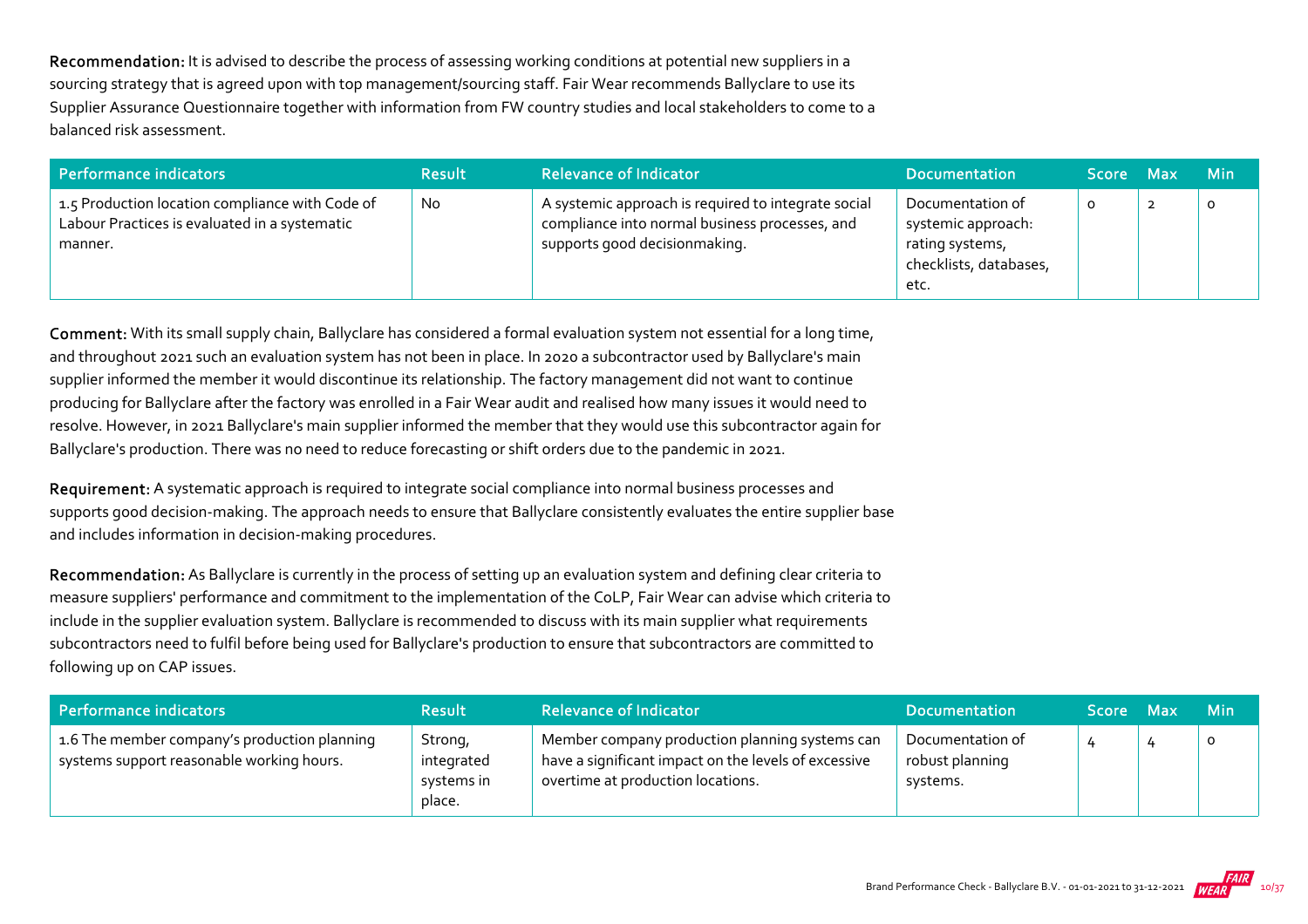Comment: For Tunisia, Ballyclare knows the standard working minutes for each product. Ballyclare reserves a weekly capacity of 4000 minutes, that's available at the main supplier and its subcontractor combined. This, in combination with knowing the production capacity, allows Ballyclare to plan production to avoid excessive overtime, planning for a 48‐hour week with quarterly forecasts shared with the factory and taking into account holidays. The production schedule for the main supplier includes every item that is made every 4, 8, or 12 weeks, divided so that production capacity is spread over the entire year and can be kept in Ballyclare's warehouse. Ballyclare's different styles are also spread out over the year, enabling the supplier to have a steady workflow for all of its workers, independent of their skills or specialisation.

The main supplier only produces for the member, Ballyclare UK and has some own production. If Ballyclare needs more capacity from this supplier unexpectedly, it discusses within the holding that Ballyclare UK shifts their order. In this way, the main supplier can free up capacity or use its subcontractor. When fabric delay would affect the order that is planned, the company can easily swap with an order planned for a later date for which the supplier already has the fabric. Ballyclare does not have insight into the available capacity of the other Tunisian supplier and the subcontractor.

Ballyclare does not discuss planning with its Chinese supplier, but the brand asks for a delivery date between 14‐16 weeks and offers flexibility in production planning and delivery. Due to the small number of orders and Ballyclare's low leverage at this supplier, the brand assumes that its orders would not affect the production process that much.

Recommendation: Ballyclare is recommended to learn more about how the production of its products impacts the total production capacity at the other Tunisian location and the subcontractor.

| Performance indicators                                                             | <b>Result</b>           | <b>Relevance of Indicator</b>                                                                                                                                                                               | <b>Documentation</b>                                                                                                                                                                                                     | Score Max |   | <b>Min</b> |
|------------------------------------------------------------------------------------|-------------------------|-------------------------------------------------------------------------------------------------------------------------------------------------------------------------------------------------------------|--------------------------------------------------------------------------------------------------------------------------------------------------------------------------------------------------------------------------|-----------|---|------------|
| 1.7 Degree to which member company mitigates<br>root causes of excessive overtime. | Insufficient<br>efforts | Some production delays are outside of the control of<br>member companies; however there are a number of<br>steps that can be taken to address production delays<br>without resorting to excessive overtime. | Evidence of how<br>member responds to<br>excessive overtime and<br>strategies that help<br>reduce the risk of<br>excessive overtime, such<br>as: root cause analysis,<br>reports, correspondence<br>with factories, etc. | $\circ$   | 6 | $\circ$    |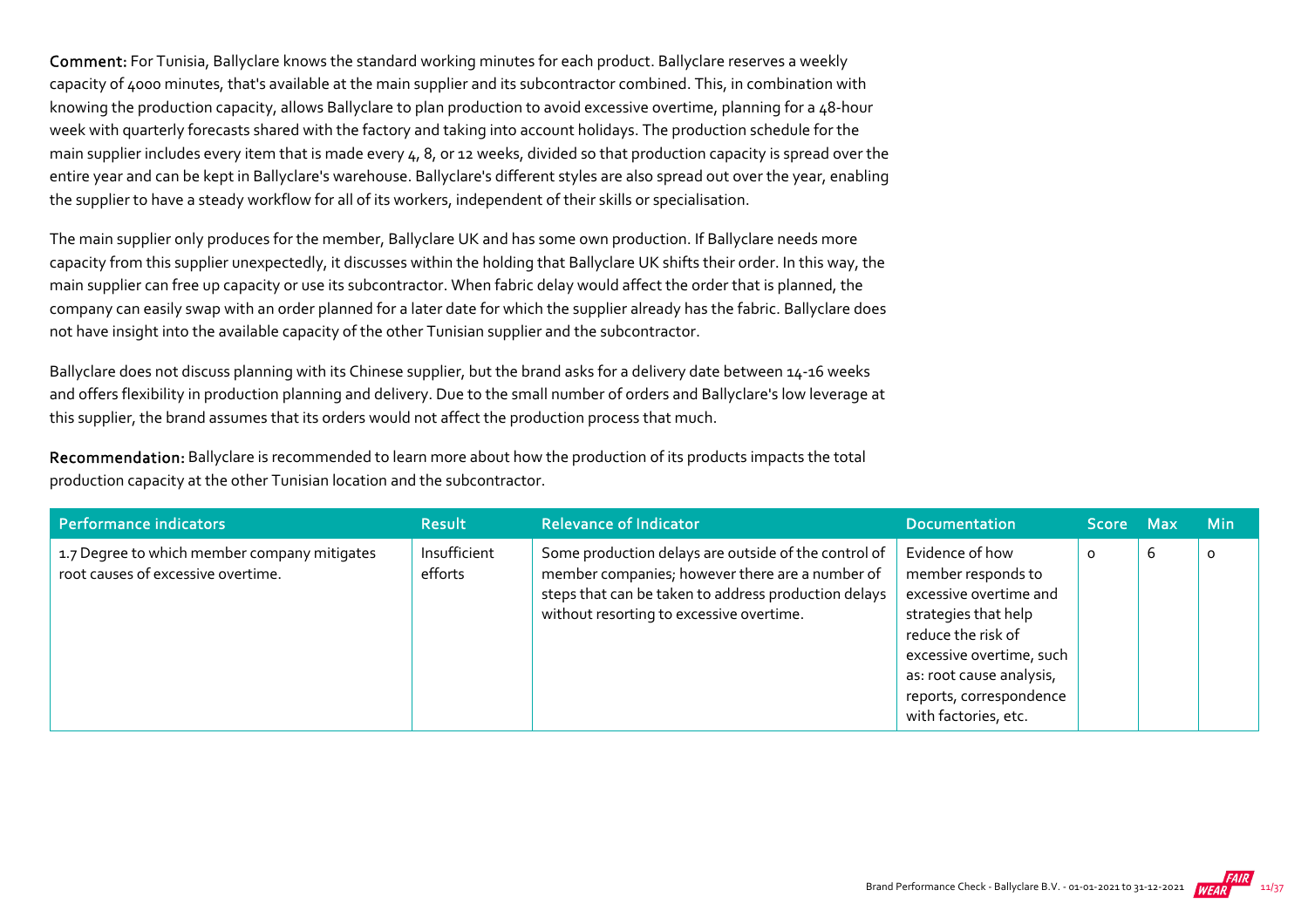Comment: In an audit at the end of 2019 at the Tunisian subcontractor, it was found that time records were inconsistent, and start and end times were not recorded. Ballyclare advised to improve the timekeeping system, but the factory did not want to produce for Ballyclare anymore (see indicator 1.5 for more information). As the relationship was discontinued, this indicator was non-applicable in the previous performance check. However, in 2021 Ballyclare's main supplier informed Ballyclare that it would use the subcontractor again for Ballyclare's production. Since then the member has not contacted the production location to check if the timekeeping system has been improved.

A 2020 Amfori audit report that Ballyclare requested from its Chinese supplier showed excessive overtime. The member has not followed up as it only sources for a negligible amount.

Requirement: Ballyclare should investigate to what extent its current buying practices have an effect on the working hours at the supplier level. A root cause analysis of excessive overtime should be done to investigate which steps can be most effective to reduce overtime.

Recommendation: The member should check whether the subcontractor has resolved the working hours findings in the audit of 2019. It can then assess whether it needs to offer more support to enable the facility to remediate these findings.

| Performance indicators                                                                                               | <b>Result</b> | <b>Relevance of Indicator</b>                                                                                                                                                                                   | <b>Documentation</b>                                                                                                        | Score Max | <b>Min</b> |
|----------------------------------------------------------------------------------------------------------------------|---------------|-----------------------------------------------------------------------------------------------------------------------------------------------------------------------------------------------------------------|-----------------------------------------------------------------------------------------------------------------------------|-----------|------------|
| 1.8 Member company can demonstrate the link<br>between its buying prices and wage levels in<br>production locations. | Intermediate  | Understanding the labour component of buying<br>prices is an essential first step for member<br>companies towards ensuring the payment of<br>minimum wages - and towards the implementation<br>of living wages. | Interviews with<br>production staff,<br>documents related to<br>member's pricing policy<br>and system, buying<br>contracts. |           | $\circ$    |

Comment: Ballyclare knows the working minutes required for each style for its Tunisian suppliers. The brand also calculates the working minute price with a price surcharge or discount depending on the order volume. Negotiations are focused on the standard minutes per style. Ballyclare knows the legal minimum wage levels and knows that 80‐85% of the cost per minute is labour cost. For 2022, Ballyclare was requested to increase its prices in response to CBA salary increases.

Ballyclare works with price quotations in Portugal and China and checks whether the prices are competitive. Labour costs are not known. As the minimum order quantities are very low in China, Ballyclare accepts a surcharge.

Recommendation: Increased transparency in costing and productivity gives insight into the labour costs per product. This forms the basis for ensuring enough is paid to cover at least minimum wage and for making steps towards living wages.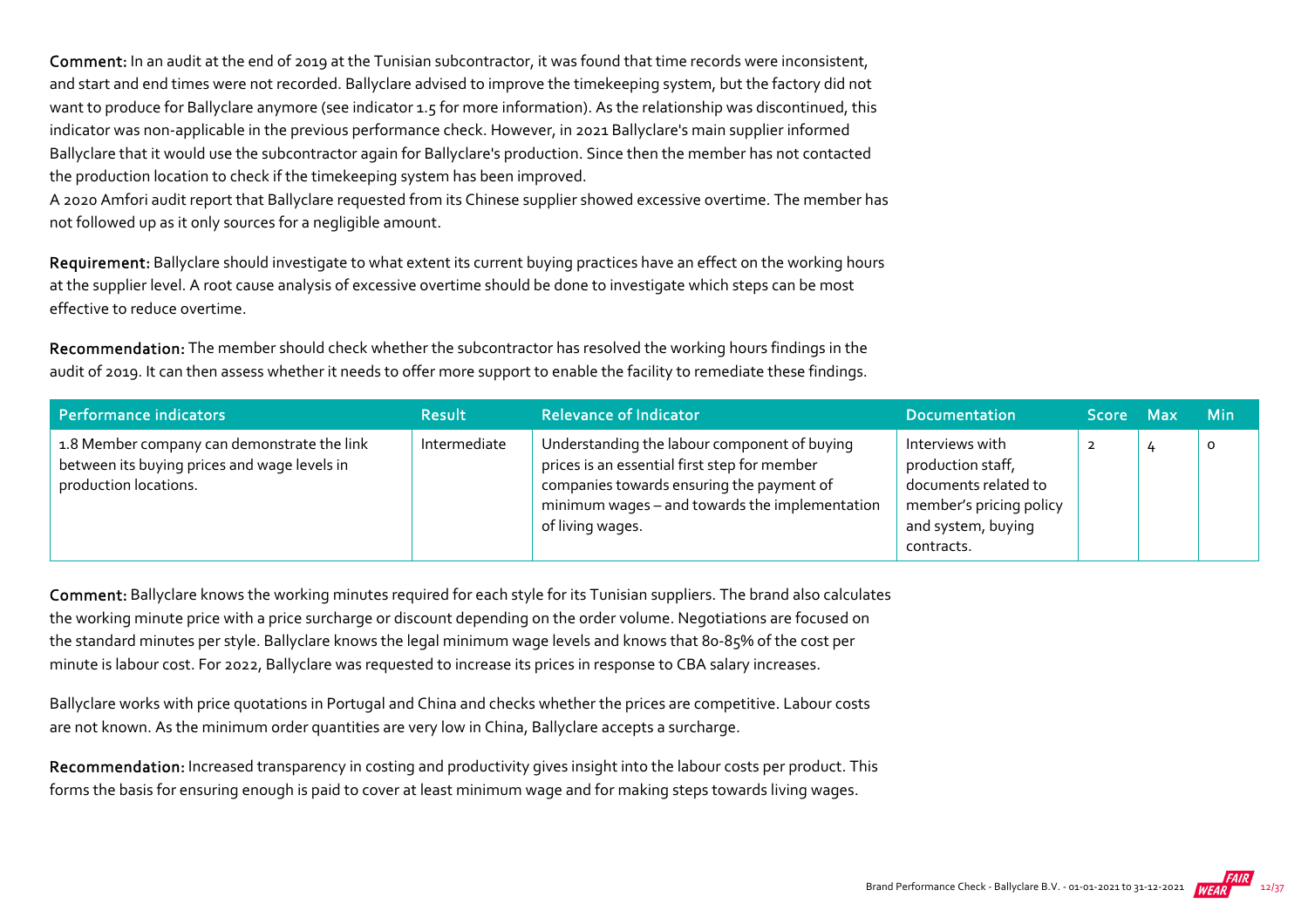| Performance indicators                                                                                                                                                 | <b>Result</b>                        | <b>Relevance of Indicator</b>                                                                                                                                                                                                                                                       | <b>Documentation</b>                                                                                                                                                                                                      | Score Max |         | <b>Min</b> |
|------------------------------------------------------------------------------------------------------------------------------------------------------------------------|--------------------------------------|-------------------------------------------------------------------------------------------------------------------------------------------------------------------------------------------------------------------------------------------------------------------------------------|---------------------------------------------------------------------------------------------------------------------------------------------------------------------------------------------------------------------------|-----------|---------|------------|
| 1.9 Member company actively responds if<br>production locations fail to pay legal minimum<br>wages and/or fail to provide wage data to verify<br>minimum wage is paid. | No problems<br>reported/no<br>audits | If a supplier fails to pay minimum wage or minimum<br>wage payments cannot be verified, Fair Wear<br>member companies are expected to hold<br>management of the supplier accountable for<br>respecting local labour law. Payment below<br>minimum wage must be remediated urgently. | Complaint reports,<br>CAPs, additional emails,<br>Fair Wear Audit Reports<br>or additional monitoring<br>visits by a Fair Wear<br>auditor, or other<br>documents that show<br>minimum wage issue is<br>reported/resolved. | N/A       | $\circ$ | $-2$       |

Comment: As described above, in 2021, a Tunesian subcontractor started producing for Ballyclare again. The audit conducted at the end of 2019 showed issues regarding inconsistent wage records, insufficient payout of bonuses, and workers' wages not being increased annually per the CBA advancement. Since the member was informed that this subcontractor was being used again for its production, it has not checked whether these findings were resolved. However, since the audit concluded that the paid wages were above the legal minimum wage, this indicator is non-apllicable.

According to Ballyclare, there was no risk of legal minimum wage violations caused by the pandemic in 2021. Factories in Tunisia, China and Portugal, did not experience lockdowns. In the COVID‐19 questionnaire Ballyclare received from its Chinese supplier, the supplier informed the brand that it did not pay workers with COVID‐19 during sick leave. Ballyclare has not addressed this.

Recommendation: Fair Wear advises Ballyclare to contact the Tunisian subcontractor and support in remediating the wage findings.

| Performance indicators                                            | <b>Result</b> | <b>Relevance of Indicator</b>                                                                                                                                                                                                                 | <b>Documentation</b>                                                                                                    | Score Max |   | <b>Min</b> |
|-------------------------------------------------------------------|---------------|-----------------------------------------------------------------------------------------------------------------------------------------------------------------------------------------------------------------------------------------------|-------------------------------------------------------------------------------------------------------------------------|-----------|---|------------|
| 1.10 Evidence of late payments to suppliers by<br>member company. | No            | Late payments to suppliers can have a negative<br>impact on production locations and their ability to<br>pay workers on time. Most garment workers have<br>minimal savings, and even a brief delay in payments<br>can cause serious problems. | Based on a complaint or<br>audit report; review of<br>production location and<br>member company<br>financial documents. |           | 0 | $-1$       |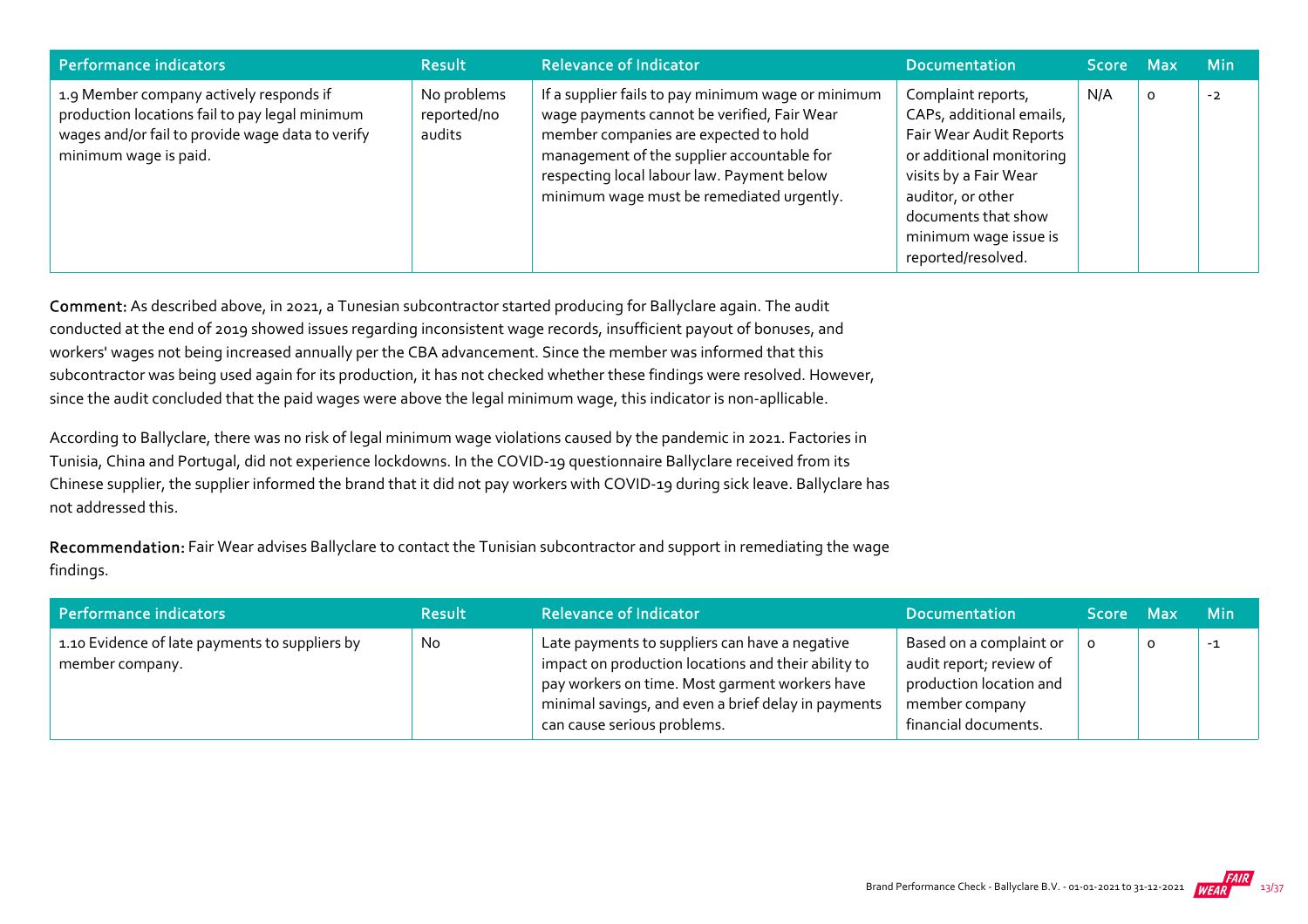Comment: Ballyclare has different payment terms for its suppliers, which have not changed during the pandemic. The member pays the main Tunisian supplier and the Tunisian facilities within a week of the arrival of the goods. The Chinese supplier receives a partial payment when the order leaves the Chinese harbour and the rest upon arrival in Rotterdam. The third Tunisian location and Portugal have an invoice date of 30 days, where the invoice is received a week before arrival. There is no evidence of late payments.

| Performance indicators                                                                                                                             | <b>Result</b> | <b>Relevance of Indicator</b>                                                                                                                                                               | <b>Documentation</b>                                                                                                                                                       | Score Max |   | <b>Min</b> |
|----------------------------------------------------------------------------------------------------------------------------------------------------|---------------|---------------------------------------------------------------------------------------------------------------------------------------------------------------------------------------------|----------------------------------------------------------------------------------------------------------------------------------------------------------------------------|-----------|---|------------|
| 1.11 Degree to which member company assesses<br>and responds to root causes for wages that are<br>lower than living wages in production locations. | Intermediate  | Assessing the root causes for wages lower than living<br>wages will determine what strategies/interventions<br>are needed for increasing wages, which will result in<br>a systemic approach | Evidence of how<br>payment below living<br>wage was addressed,<br>such as: Internal policy<br>and strategy<br>documents, reports,<br>correspondence with<br>factories, etc |           | 6 | $\circ$    |

Comment: Ballyclare discussed the topic of living wages with its Tunisian supplier and has received three wage slips from workers from different departments that show that workers earn above the CBA and below the Anker living wage benchmark. Looking at the inflation and the CBA adjustments, the member assumes that workers earn closer to the living wage benchmark, but there is no data to back this up.

Recommendation: Fair Wear encourages Ballyclare to involve worker representatives and local organisations in assessing the root causes of wages lower than living wages. It is advised that the outcomes of the root cause analysis and the follow‐up steps form a basis for an embedded strategy. Fair Wear strongly recommends Ballyclare to cooperate with the other Fair Wear member at its main supplier who is actively addressing root causes below a living wage.

| Performance indicators                                                                                   | <b>Result</b> | <b>Relevance of Indicator</b>                                                                                                                                                                                                                                        | <b>Documentation</b>                                   | Score Max      | <b>Min</b> |
|----------------------------------------------------------------------------------------------------------|---------------|----------------------------------------------------------------------------------------------------------------------------------------------------------------------------------------------------------------------------------------------------------------------|--------------------------------------------------------|----------------|------------|
| 1.12 Percentage of production volume from<br>factories owned by the member company (bonus<br>indicator). | 76%           | Owning a supplier increases the accountability and<br>reduces the risk of unexpected CoLP violations.<br>Given these advantages, this is a bonus indicator.<br>Extra points are possible, but the indicator will not<br>negatively affect an member company's score. | Supplier information<br>provided by member<br>company. | $\overline{2}$ | $\circ$    |

Comment: Ballyclares' main supplier is owned by the same holding, but the member does not own this production facility itself.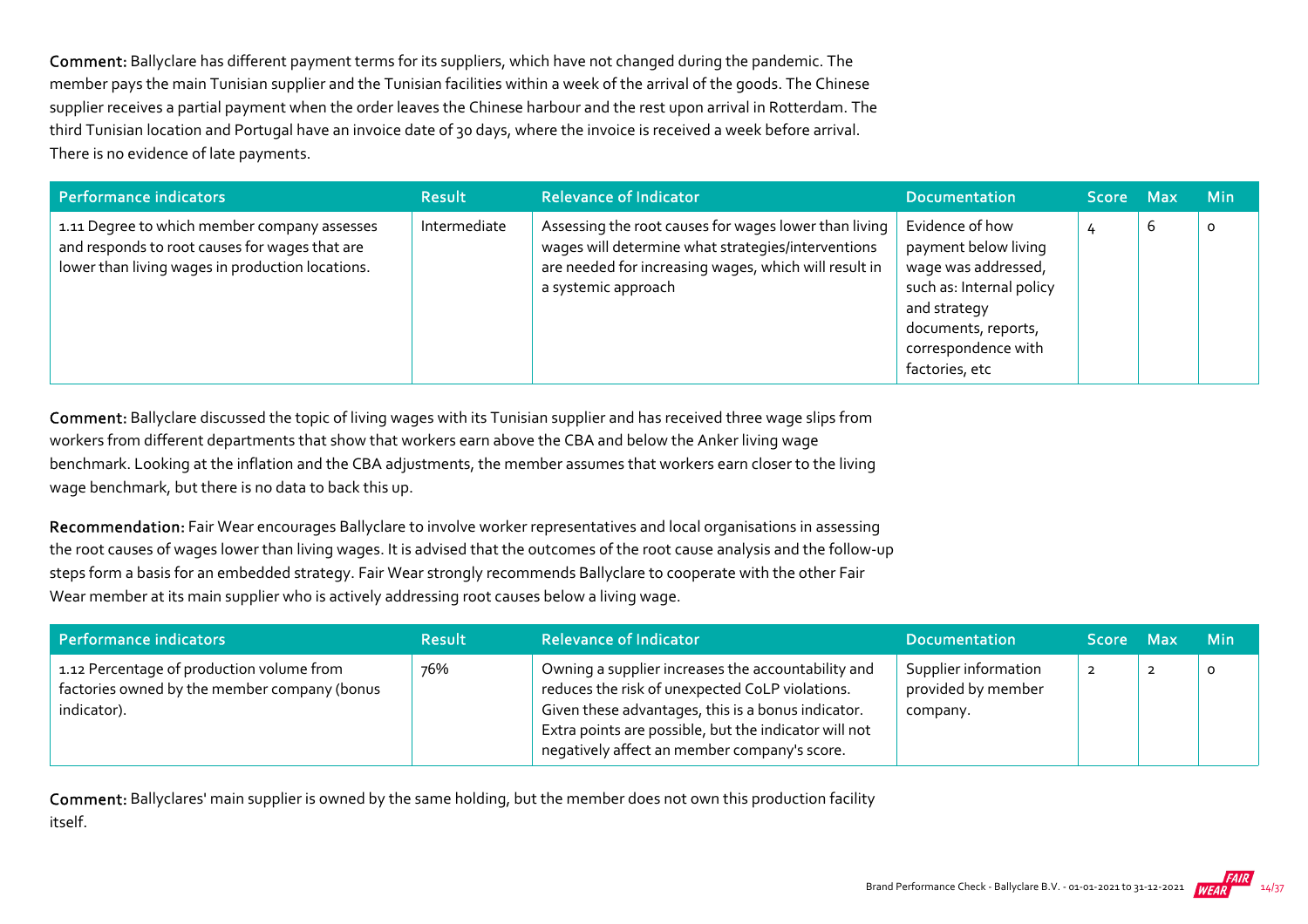| Performance indicators                                         | <b>Result</b> | <b>Relevance of Indicator</b>                                                                                                                                                                | <b>Documentation</b>                                                                                                                                                        | Score Max |   | <b>Min</b> |
|----------------------------------------------------------------|---------------|----------------------------------------------------------------------------------------------------------------------------------------------------------------------------------------------|-----------------------------------------------------------------------------------------------------------------------------------------------------------------------------|-----------|---|------------|
| 1.13 Member company determines and finances<br>wage increases. | None          | Assessing the root causes for wages lower than living<br>wages will determine what strategies/interventions<br>are needed for increasing wages, which will result in<br>a systemic approach. | Evidence of how<br>payment below living<br>wage was addressed,<br>such as: internal policy<br>and strategy<br>documents, reports,<br>correspondence with<br>factories, etc. |           | b | 0          |

Comment: Ballyclare has not worked on financing wage increases in 2021, nor selected a target wage. Its main supplier has increased the wages in line with the CBA adjustment and therefore requested Ballyclare to increase its prices retrospectively. This will be assessed in the next performance check.

Requirement: In case Ballyclare buys exclusively at a production location or owns a production location, the member company has full influence over the wages and should be able to cost for a living wage.

Recommendation: Fair Wear encourages Ballyclare to set an ambitious target wage that will make a difference for all workers at the supplier. A target wage strategy that includes SMART goals will help Ballyclare with continued progress. Working towards a target wage is not feasible without the active involvement of the supplier. It is recommended to involve the factory and worker representation in the setting of the target wage and discussion on how to pay out the wage increase. Fair Wear advises Ballyclare to use the Fair Wear Living Wage Policy as guidance. Given the strong union presence in Tunisia, a starting point may be enrolling the supplier in social dialogue training, and Fair Wear can offer advice on this. Early 2022, Ballyclare agreed to a price increase with its main supplier. Fair Wear advises the member to investigate whether the price increase can cover the new CBA wages.

Fair Wear recommends Ballyclare to check whether the newly negotiated prices in 2022 cover the increased wage levels.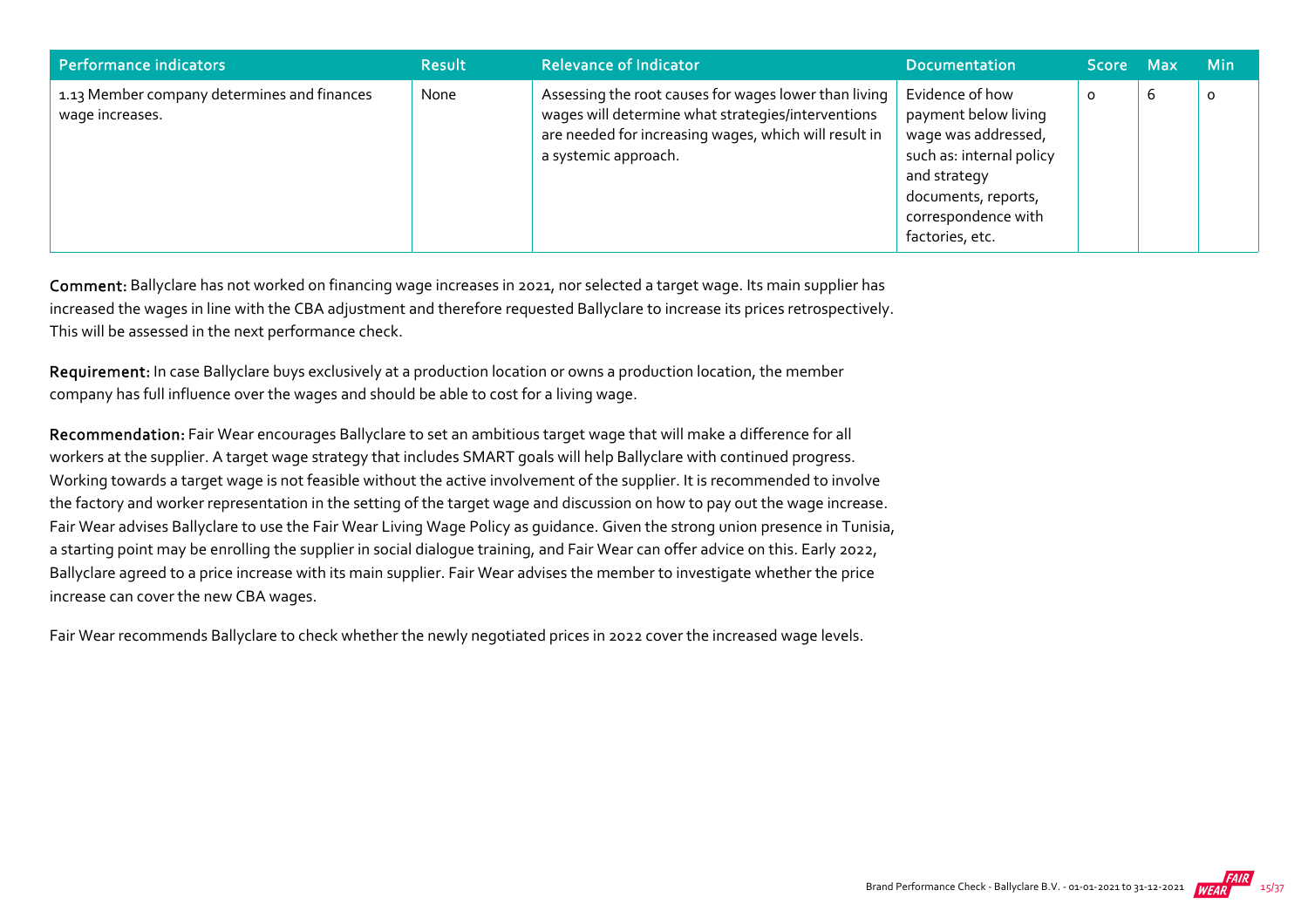| Performance indicators                                                                              | <b>Result</b> | <b>Relevance of Indicator</b>                                                                                        | <b>Documentation</b>                                                                                                                                                             | Score Max |   | <b>Min</b> |
|-----------------------------------------------------------------------------------------------------|---------------|----------------------------------------------------------------------------------------------------------------------|----------------------------------------------------------------------------------------------------------------------------------------------------------------------------------|-----------|---|------------|
| 1.14 Percentage of production volume where the<br>member company pays its share of the target wage. | 76%           | Fair Wear member companies are challenged to<br>adopt approaches that absorb the extra costs of<br>increasing wages. | Member company's own<br>documentation,<br>evidence of target wage<br>implementation, such as<br>wage reports, factory<br>documentation,<br>communication with<br>factories, etc. | -6        | b | $\circ$    |

Comment: Ballyclare is not yet paying its share of the target wage in its production locations.

## Purchasing Practices

#### Possible Points: 50

Earned Points: 30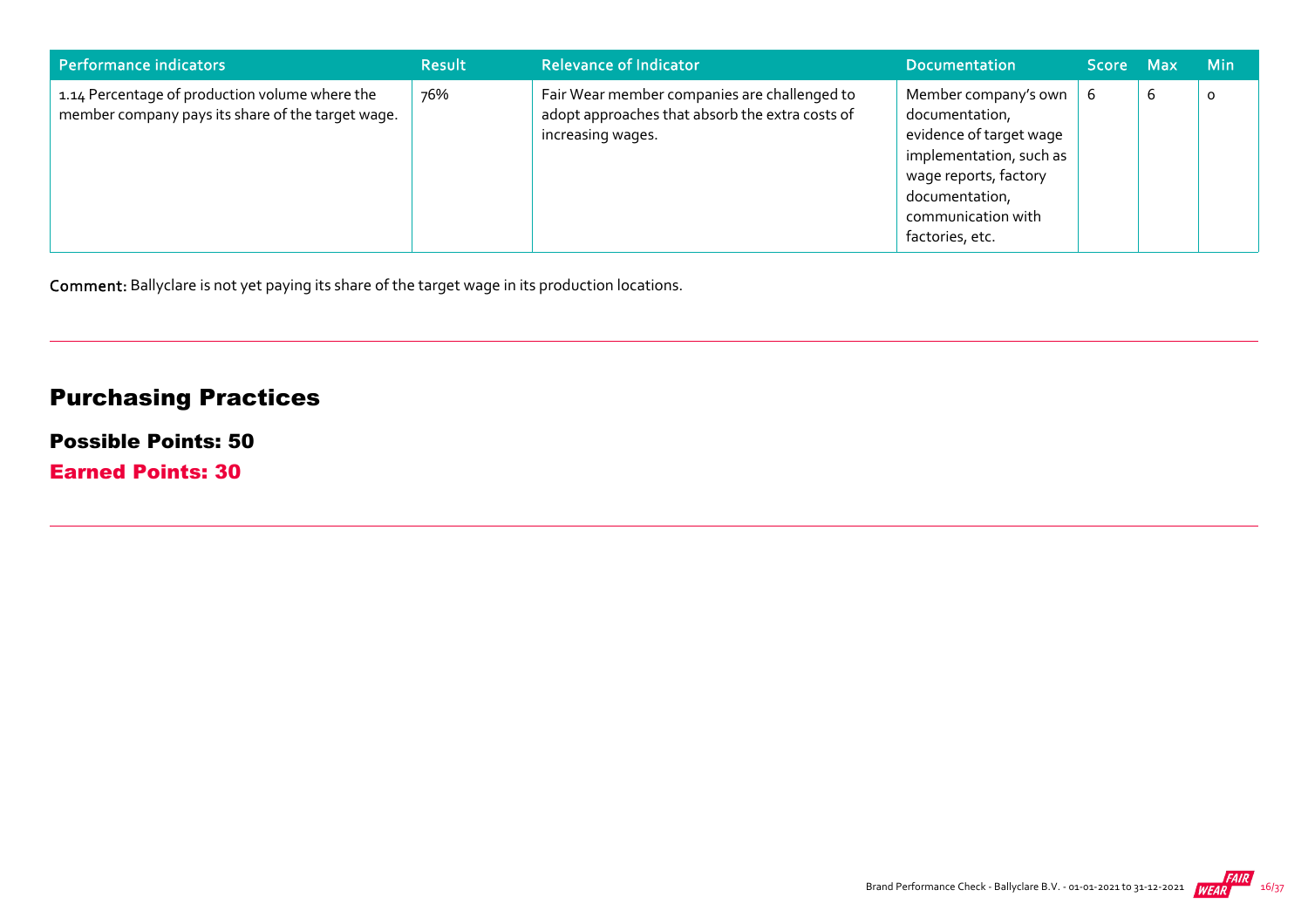## 2. Monitoring and Remediation

| <b>Basic measurements</b>                                                                     | Result | <b>Comments</b>                                                                                                                                                  |
|-----------------------------------------------------------------------------------------------|--------|------------------------------------------------------------------------------------------------------------------------------------------------------------------|
| % of production volume where an audit took place.                                             | 78%    |                                                                                                                                                                  |
| % of production volume where monitoring requirements for low-risk countries are<br>fulfilled. | 2%     | To be counted towards the monitoring threshold, FWF<br>low-risk policy should be implemented. See indicator 2.9.<br>(N/A = no production in low risk countries.) |
| Member meets monitoring requirements for tail-end production locations.                       | Yes    |                                                                                                                                                                  |
| Requirement(s) for next performance check                                                     |        |                                                                                                                                                                  |
| Total monitoring threshold:                                                                   | 80%    | Measured as percentage of production volume<br>(Minimums: 1 year: 40%; 2 years 60%; 3 years+: 80-100%)                                                           |

| Performance indicators                                                                               | <b>Result</b> | <b>Relevance of Indicator</b>                                                                                    | <b>Documentation</b>                                                              | Score Max | <b>Min</b> |
|------------------------------------------------------------------------------------------------------|---------------|------------------------------------------------------------------------------------------------------------------|-----------------------------------------------------------------------------------|-----------|------------|
| 2.1 Specific staff person is designated to follow up<br>on problems identified by monitoring system. | <b>Yes</b>    | Followup is a serious part of Fair Wear membership,<br>and cannot be successfully managed on an ad-hoc<br>basis. | Manuals, emails, etc.,<br>demonstrating who the<br>designated staff person<br>15. |           | $-2$       |

Comment: In September, a new Compliance Manager started who is responsible for follow-up on problems identified by its monitoring. Before that, the Head of Finance was responsible for all Tunisian operations, and the Director of Sourcing was accountable for the monitoring processes in all other production locations.

| Performance indicators                                     | <b>Result</b>                                                          | <b>Relevance of Indicator</b>                                                                                                                                                    | <b>Documentation</b>                 | Score Max |         | <b>Min</b> |
|------------------------------------------------------------|------------------------------------------------------------------------|----------------------------------------------------------------------------------------------------------------------------------------------------------------------------------|--------------------------------------|-----------|---------|------------|
| 2.2 Quality of own auditing system meets FWF<br>standards. | Member makes<br>use of FWF<br>audits and/or<br>external audits<br>only | In case Fair Wear teams cannot be used, the<br>member companies' own auditing system must<br>ensure sufficient quality in order for Fair Wear to<br>approve the auditing system. | Information on audit<br>methodology. | N/A       | $\circ$ | $-1$       |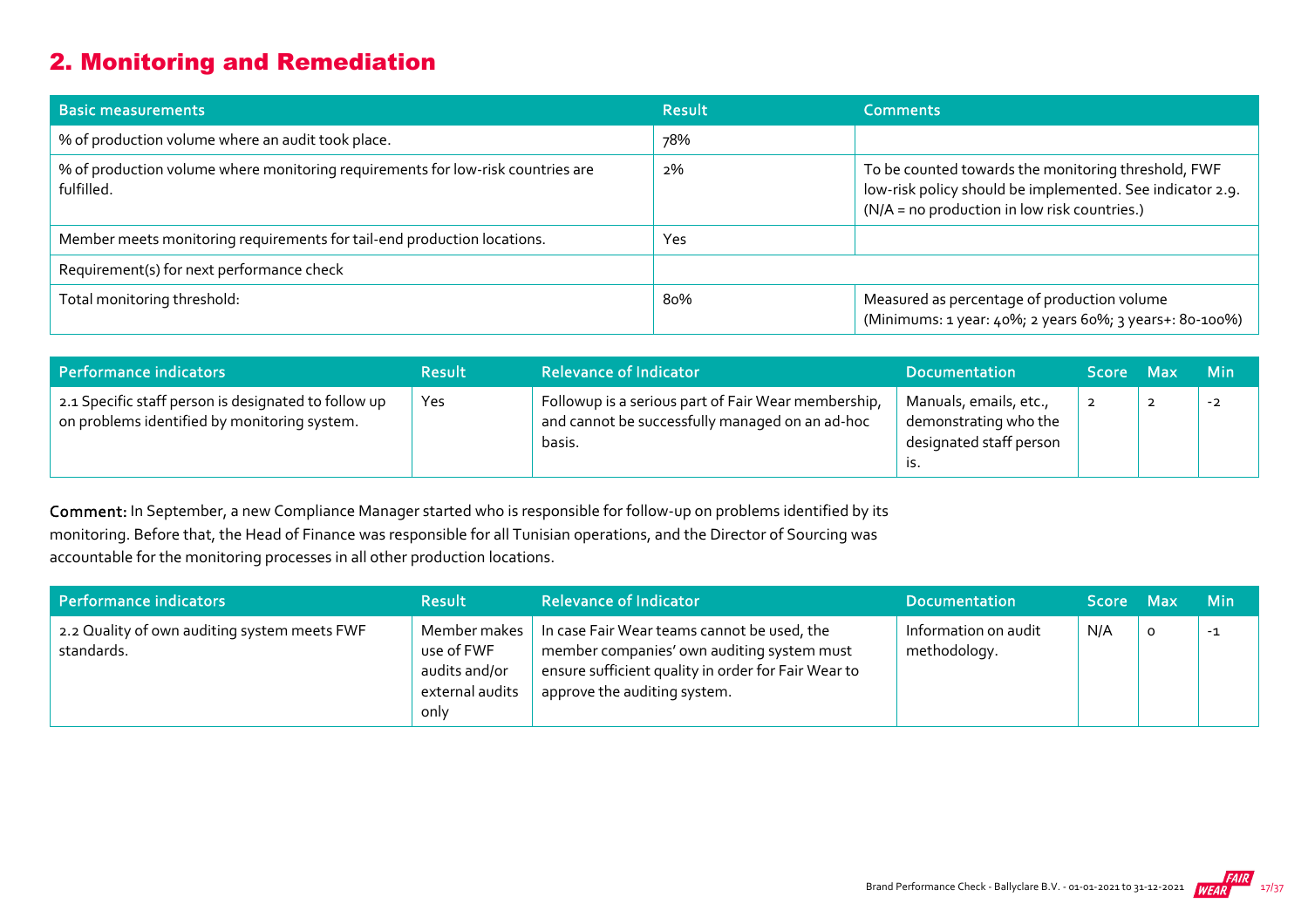| Performance indicators                                                                                                                                                                            | <b>Result</b>                                                                      | <b>Relevance of Indicator</b>                                                                                                                                                                    | <b>Documentation</b>                                                                                                                      | Score Max | <b>Min</b> |
|---------------------------------------------------------------------------------------------------------------------------------------------------------------------------------------------------|------------------------------------------------------------------------------------|--------------------------------------------------------------------------------------------------------------------------------------------------------------------------------------------------|-------------------------------------------------------------------------------------------------------------------------------------------|-----------|------------|
| 2.3 Audit Report and Corrective Action Plan (CAP)<br>findings are shared with factory and worker<br>representation where applicable. Improvement<br>timelines are established in a timely manner. | No Corrective<br><b>Action Plans</b><br>were active<br>during the<br>previous year | 2 part indicator: Fair Wear audit reports were shared<br>and discussed with suppliers within two months of<br>audit receipt AND a reasonable time frame was<br>specified for resolving findings. | Corrective Action Plans,<br>emails; findings of<br>followup audits; brand<br>representative present<br>during audit exit<br>meeting, etc. | N/A       | $-1$       |

| <b>Performance indicators</b>                                                                                               | <b>Result</b> | <b>Relevance of Indicator</b>                                                                                                                                  | <b>Documentation</b>                                                                                                                                                                                                                 | <b>Score</b> | <b>Max</b> | <b>Min</b> |
|-----------------------------------------------------------------------------------------------------------------------------|---------------|----------------------------------------------------------------------------------------------------------------------------------------------------------------|--------------------------------------------------------------------------------------------------------------------------------------------------------------------------------------------------------------------------------------|--------------|------------|------------|
| 2.4 Degree of progress towards resolution of<br>existing Corrective Action Plans and remediation of<br>identified problems. | Insufficient  | Fair Wear considers efforts to resolve CAPs to be<br>one of the most important things that member<br>companies can do towards improving working<br>conditions. | CAP-related<br>documentation<br>including status of<br>findings, documentation<br>of remediation and<br>follow up actions taken<br>by member. Reports of<br>quality assessments.<br>Evidence of<br>understanding relevant<br>issues. | $-2$         | 8          | $-2$       |

Comment: Ballyclare usually follows up on CAPs during visits, but since the pandemic started it has not visited its production locations. The new Compliance Manager, who started in September, has been in touch with the main supplier to check the status of the 2019 CAP issues. During the performance check, Ballyclare showed that its main supplier remediated some health and safety findings. However, an urgent finding regarding insufficient fire detectors has not been resolved yet. Since Ballyclare UK owns the supplier, Fair Wear expects that the member would be quicker to resolve such an urgent finding. Other more complex findings, such as the practice of moving employees after four years to another location to avoid them getting tenure, have not yet been addressed. Again, having such a direct link with the factory via its holding, Fair Wear expects the member to have addressed this issue.

Ballyclare has not followed up on the audit 2019 findings of the subcontractor that started producing for Ballyclare again.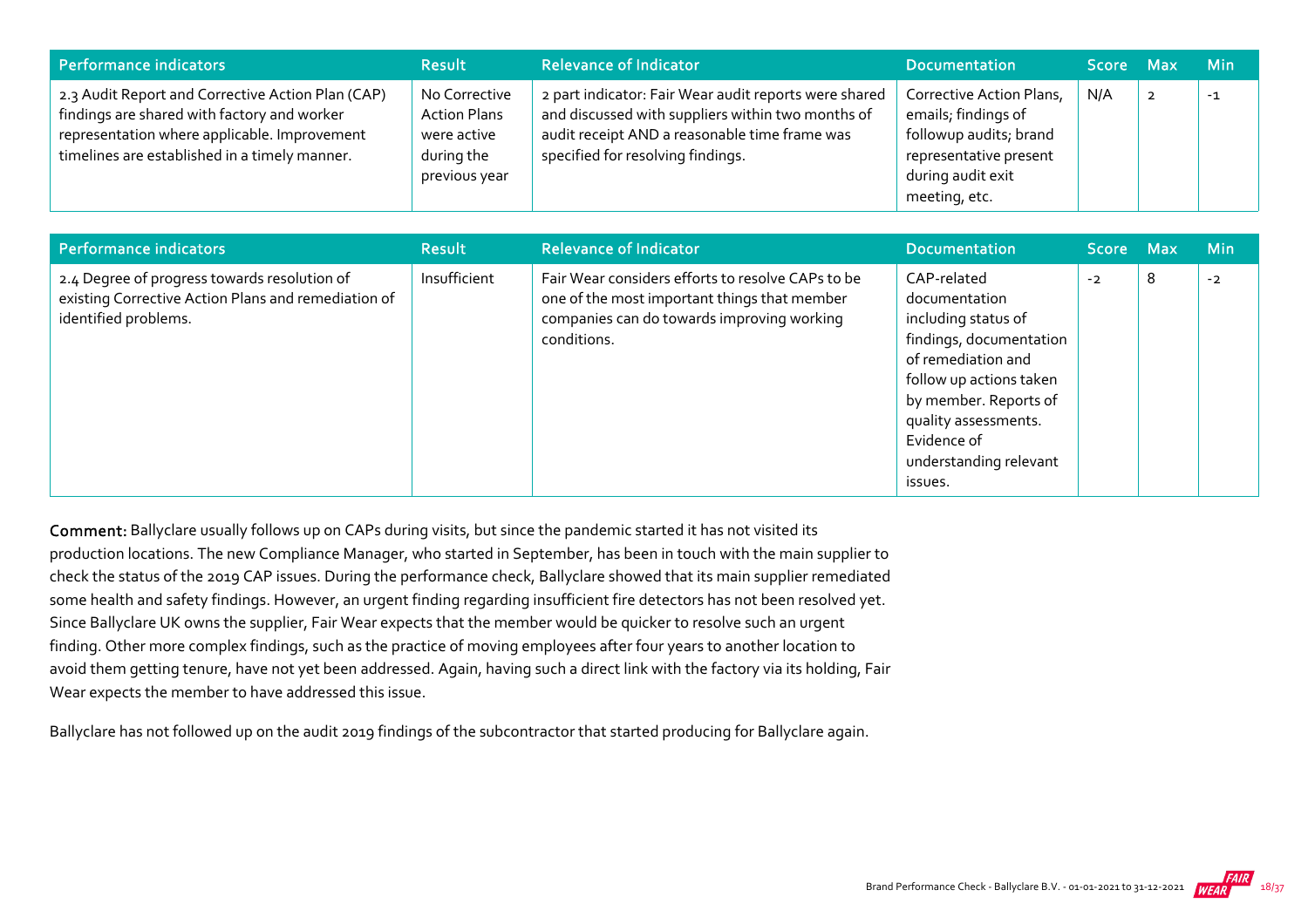Requirement: Please note that following Fair Wear's policy for repeated non-compliance in Fair Wear's Brand Performance Checks, members that receive an insufficient or ‐2 score on this indicator for the second year in a row, will be placed in the 'Needs Improvement' category.

In case Ballyclare buys exclusively at a supplier or owns a supplier, the member is held more accountable for ensuring critical audit findings are remediated on time.

Recommendation: The member should take steps to remediate CAP findings of all its suppliers and regularly check in with suppliers on the status and developments. Fair Wear recommends Ballyclare starts addressing more structural issues with its main supplier. Given that the same holding owns this supplier, there is more potential to resolve these. Fair Wear advises Ballyclare to check on the status of CAP findings of its Tunesian subcontractor and assess whether management is willing this time to remediate them.

| Performance indicators                                                                                                                           | <b>Result</b>  | <b>Relevance of Indicator</b>                                                                                                                                                                                                                  | <b>Documentation</b>                                                                                                           | Score Max | <b>Min</b> |
|--------------------------------------------------------------------------------------------------------------------------------------------------|----------------|------------------------------------------------------------------------------------------------------------------------------------------------------------------------------------------------------------------------------------------------|--------------------------------------------------------------------------------------------------------------------------------|-----------|------------|
| 2.5 Percentage of production volume from<br>production locations that have been visited by the<br>member company in the previous financial year. | not applicable | Due to the Covid-19 pandemic, brands could often<br>not visit their suppliers from March - December<br>2020. For consistency purposes, we therefore<br>decided to score all our member brands N/A on<br>visiting suppliers over the year 2020. | Member companies<br>should document all<br>production location<br>visits with at least the<br>date and name of the<br>visitor. | N/A       | O          |

Comment: As travel was restricted due to the COVID‐19 pandemic, this indicator is not applicable in 2021.

| Performance indicators                                          | <b>Result</b> | <b>Relevance of Indicator</b>                                                                                               | <b>Documentation</b>                                                                                    | Score Max | <b>Min</b> |
|-----------------------------------------------------------------|---------------|-----------------------------------------------------------------------------------------------------------------------------|---------------------------------------------------------------------------------------------------------|-----------|------------|
| 2.6 Existing audit reports from other sources are<br>collected. | Yes           | Existing reports form a basis for understanding the<br>issues and strengths of a supplier, and reduces<br>duplicative work. | Audit reports are on file;<br>evidence of followup on<br>prior CAPs. Reports of<br>quality assessments. |           | 0          |

Comment: Ballyclare collected an external audit report of its Chinese supplier. The quality of the audit report has not been assessed, nor has the member followed up on the findings yet.

Recommendation: Fair Wear recommends Ballyclare to assess the quality of the external audit report and discuss with the supplier what information is missing and how to collect that information and follow up on the findings.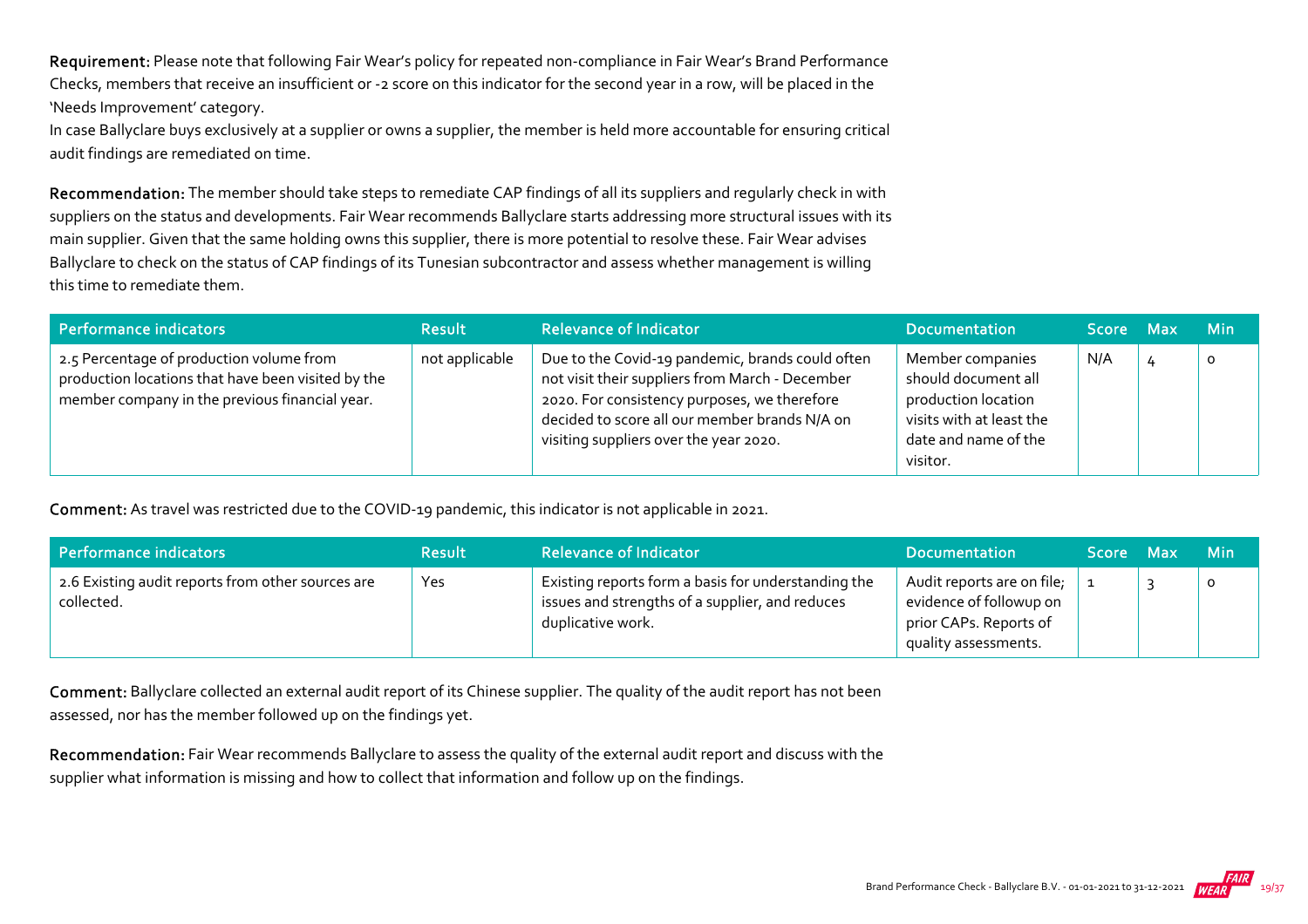| Performance indicators                                                                                     | <b>Result</b>                                                    | <b>Relevance of Indicator</b>                                                                                                                                                                                                                                                                                                                                                                              | <b>Documentation</b>                                                                                                                                                                                                                                                               | <b>Score</b> | <b>Max</b> | Min  |
|------------------------------------------------------------------------------------------------------------|------------------------------------------------------------------|------------------------------------------------------------------------------------------------------------------------------------------------------------------------------------------------------------------------------------------------------------------------------------------------------------------------------------------------------------------------------------------------------------|------------------------------------------------------------------------------------------------------------------------------------------------------------------------------------------------------------------------------------------------------------------------------------|--------------|------------|------|
| 2.7 Compliance with FWF risk policies.                                                                     | Average<br>insufficient<br>result on<br>relevant<br>policies     | Aside from regular monitoring and remediation<br>requirements under Fair Wear membership,<br>countries, specific areas within countries or specific<br>product groups may pose specific risks that require<br>additional steps to address and remediate those<br>risks. Fair Wear requires member companies to be<br>aware of those risks and implement policy<br>requirements as prescribed by Fair Wear. | Policy documents,<br>inspection reports,<br>evidence of cooperation<br>with other customers<br>sourcing at the same<br>factories, reports of<br>meetings with suppliers,<br>reports of additional<br>activities and/or<br>attendance lists as<br>mentioned in policy<br>documents. | $-2$         | 6          | $-2$ |
| Compliance with FWF enhanced monitoring<br>programme Bangladesh                                            | Policies are not<br>relevant to the<br>company's<br>supply chain |                                                                                                                                                                                                                                                                                                                                                                                                            |                                                                                                                                                                                                                                                                                    | N/A          | 6          | $-2$ |
| Compliance with FWF Myanmar policy                                                                         | Policies are not<br>relevant to the<br>company's<br>supply chain |                                                                                                                                                                                                                                                                                                                                                                                                            |                                                                                                                                                                                                                                                                                    | N/A          | 6          | $-2$ |
| Compliance with FWF guidance on abrasive blasting                                                          | Policies are not<br>relevant to the<br>company's<br>supply chain |                                                                                                                                                                                                                                                                                                                                                                                                            |                                                                                                                                                                                                                                                                                    | N/A          | 6          | $-2$ |
| Compliance with FWF guidance on risks related to<br>Turkish garment factories employing Syrian<br>refugees | Policies are not<br>relevant to the<br>company's<br>supply chain |                                                                                                                                                                                                                                                                                                                                                                                                            |                                                                                                                                                                                                                                                                                    | N/A          | 6          | $-2$ |
| Other risks specific to the member's supply chain<br>are addressed by its monitoring system                | Insufficient                                                     |                                                                                                                                                                                                                                                                                                                                                                                                            |                                                                                                                                                                                                                                                                                    | $-2$         | 6          | $-2$ |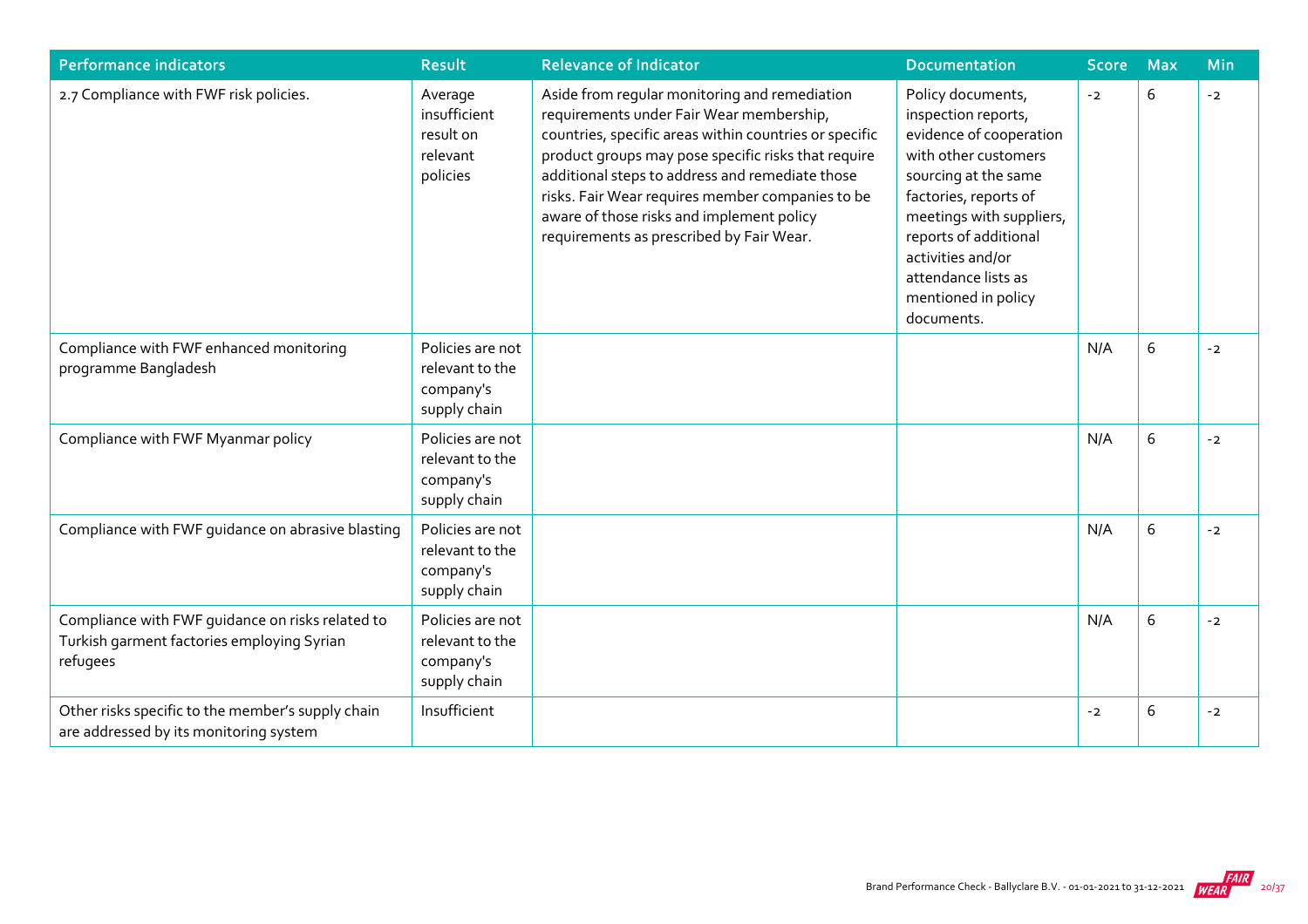Comment: The company is generally aware of some country-specific risks in Tunisia, but it does not systematically assess these risks nor actively follow up on them. The member mentioned the political instability and different interpretation of health and safety standards as the two main risks of sourcing in Tunisia. By following up on the 2019 CAP, the member works on remediating the safety issues but has not come around to closing all of them (see indicator 2.4). One of the biggest risks in the Tunisian garment industry is the frequent use of short‐term contracts. Short‐term contracts do not give workers any income security, and it prevents them from getting a mortgage, for instance. The member has not discussed the use of short term contracts with its main supplier. This is all the more important since the 2019 audit concluded some workers were shifted to another location to avoid giving them tenure.

The Chinese supplier is only used for the yearly repeated order for one client and takes up 0,1 % of Ballyclare's total production volume. Ballyclare has not considered taking preventative action or follow-up on country-specific risks in China, such as bonded labour, excessive overtime or social dialogue.

Requirement: Please note that following Fair Wear's policy for repeated non-compliance in Fair Wear's Brand Performance Checks, members that receive an insufficient or ‐2 score on this indicator for the second year in a row will be placed in the 'Needs Improvement' category.

Ballyclare's monitoring system should identify and address high‐risk issues specific to the member's sourcing practices. Ballyclare should use documentation from Fair Wear and other external sources to inform itself about the most prevalent labour rights risks in Tunisia.

Recommendation: If Ballyclare buys exclusively at a supplier or owns a supplier, the member is held more accountable to address high risks proactively. Fair Wear advises Ballyclare to discuss with its main supplier the type and terms of the contracts given to the workers and how workers can get income security and reach seniority.

| Performance indicators                                                                                                   | <b>Result</b>                                                                                                | <b>Relevance of Indicator</b>                                                                                                                                                                                                                       | <b>Documentation</b>                                             | Score Max | <b>Min</b> |
|--------------------------------------------------------------------------------------------------------------------------|--------------------------------------------------------------------------------------------------------------|-----------------------------------------------------------------------------------------------------------------------------------------------------------------------------------------------------------------------------------------------------|------------------------------------------------------------------|-----------|------------|
| 2.8 Member company cooperates with other FWF<br>member companies in resolving corrective actions<br>at shared suppliers. | No CAPs<br>active, no<br>shared<br>production<br>locations or<br>refusal of other<br>company to<br>cooperate | Cooperation between customers increases leverage<br>and chances of successful outcomes. Cooperation<br>also reduces the chances of a factory having to<br>conduct multiple Corrective Action Plans about the<br>same issue with multiple customers. | Shared CAPs, evidence<br>of cooperation with<br>other customers. | N/A       | $-1$       |

Comment: There are no shared CAPs active.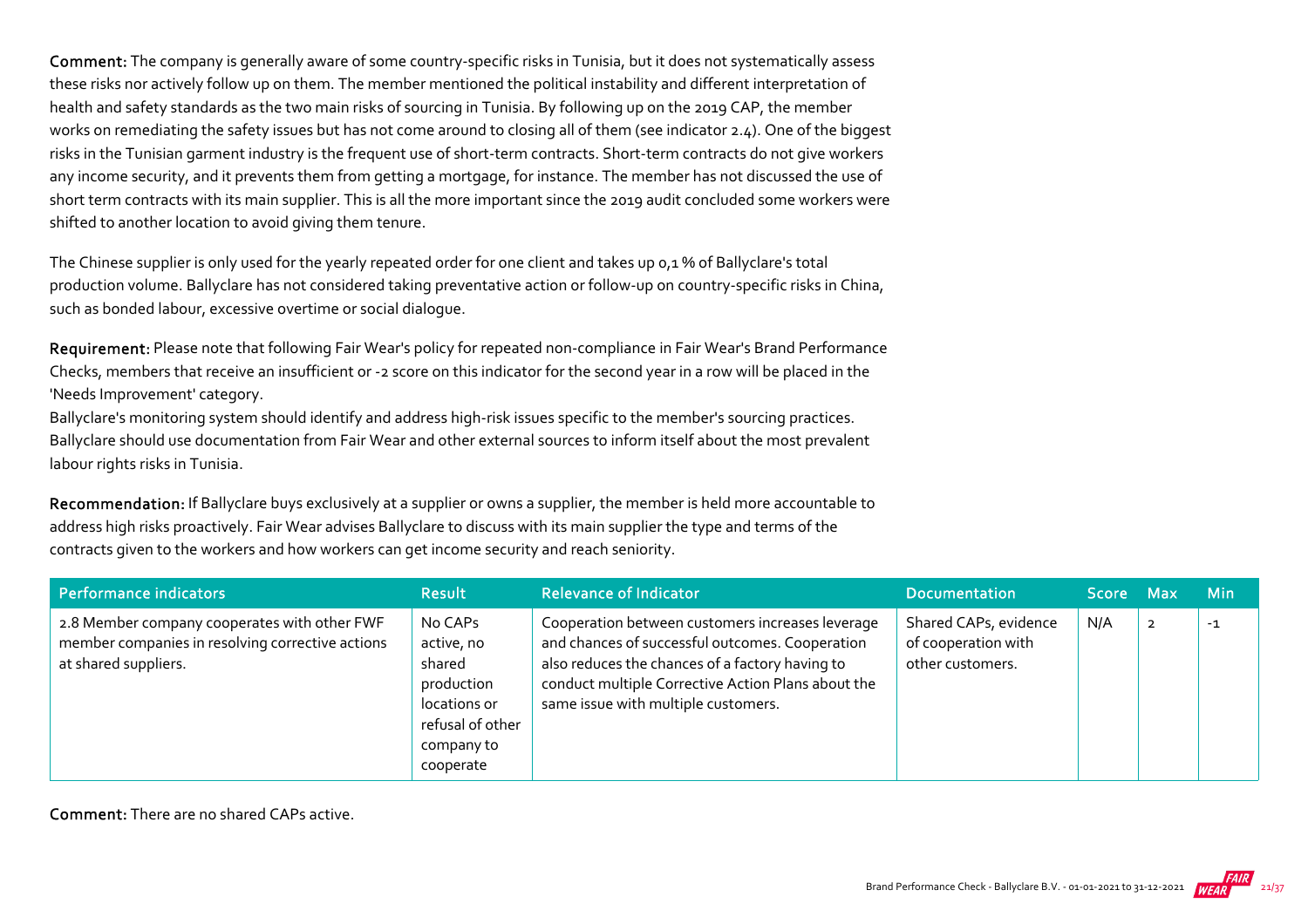| Performance indicators                                                                                        | <b>Result</b> | <b>Relevance of Indicator</b>                                                                                                                                                                                                                                                                    | <b>Documentation</b>                                                                                                                                          | Score Max |                | <b>Min</b> |
|---------------------------------------------------------------------------------------------------------------|---------------|--------------------------------------------------------------------------------------------------------------------------------------------------------------------------------------------------------------------------------------------------------------------------------------------------|---------------------------------------------------------------------------------------------------------------------------------------------------------------|-----------|----------------|------------|
| 2.9 Percentage of production volume where<br>monitoring requirements for low-risk countries are<br>fulfilled. | 100%          | Low-risk countries are determined by the presence<br>and proper functioning of institutions which can<br>quarantee compliance with national and<br>international standards and laws. Fair Wear has<br>defined minimum monitoring requirements for<br>production locations in low-risk countries. | Documentation of visits,<br>notification of suppliers<br>of Fair Wear<br>membership; posting of<br>worker information<br>sheets, completed<br>questionnaires. |           | $\overline{2}$ | O          |

#### Member undertakes additional activities to monitor suppliers.: No (0)

| Performance indicators                                                                                                                                                         | <b>Result</b> | <b>Relevance of Indicator</b>                                                                                                                                                            | <b>Documentation</b>                                                                        | Score Max | <b>Min</b> |
|--------------------------------------------------------------------------------------------------------------------------------------------------------------------------------|---------------|------------------------------------------------------------------------------------------------------------------------------------------------------------------------------------------|---------------------------------------------------------------------------------------------|-----------|------------|
| 2.10 Extra bonus indicator: in case FWF member<br>company conducts full audits at tail-end production<br>locations (when the minimum required monitoring<br>threshold is met). | <b>No</b>     | Fair Wear encourages its members to monitor 100%<br>of its production locations and rewards those<br>members who conduct full audits above the<br>minimum required monitoring threshold. | Production location<br>information as provided<br>to Fair Wear and recent<br>Audit Reports. | N/A       |            |

| Performance indicators                                                                                           | <b>Result</b>                                                   | <b>Relevance of Indicator</b>                                                                                                                                                                                                                    | <b>Documentation</b>           | Score Max      | <b>Min</b> |
|------------------------------------------------------------------------------------------------------------------|-----------------------------------------------------------------|--------------------------------------------------------------------------------------------------------------------------------------------------------------------------------------------------------------------------------------------------|--------------------------------|----------------|------------|
| 2.11 Questionnaire is sent and information is<br>collected from external brands resold by the<br>member company. | Yes, and<br>member has<br>collected<br>necessary<br>information | Fair Wear believes it is important for affiliates that<br>have a retail/wholesale arm to at least know if the<br>brands they resell are members of Fair Wear or a<br>similar organisation, and in which countries those<br>brands produce goods. | Questionnaires are on<br>file. | $\overline{2}$ | O          |

Comment: Ballyclare uploaded the filled‐in questionnaires collected from its external brands into Fair Wears internal

system.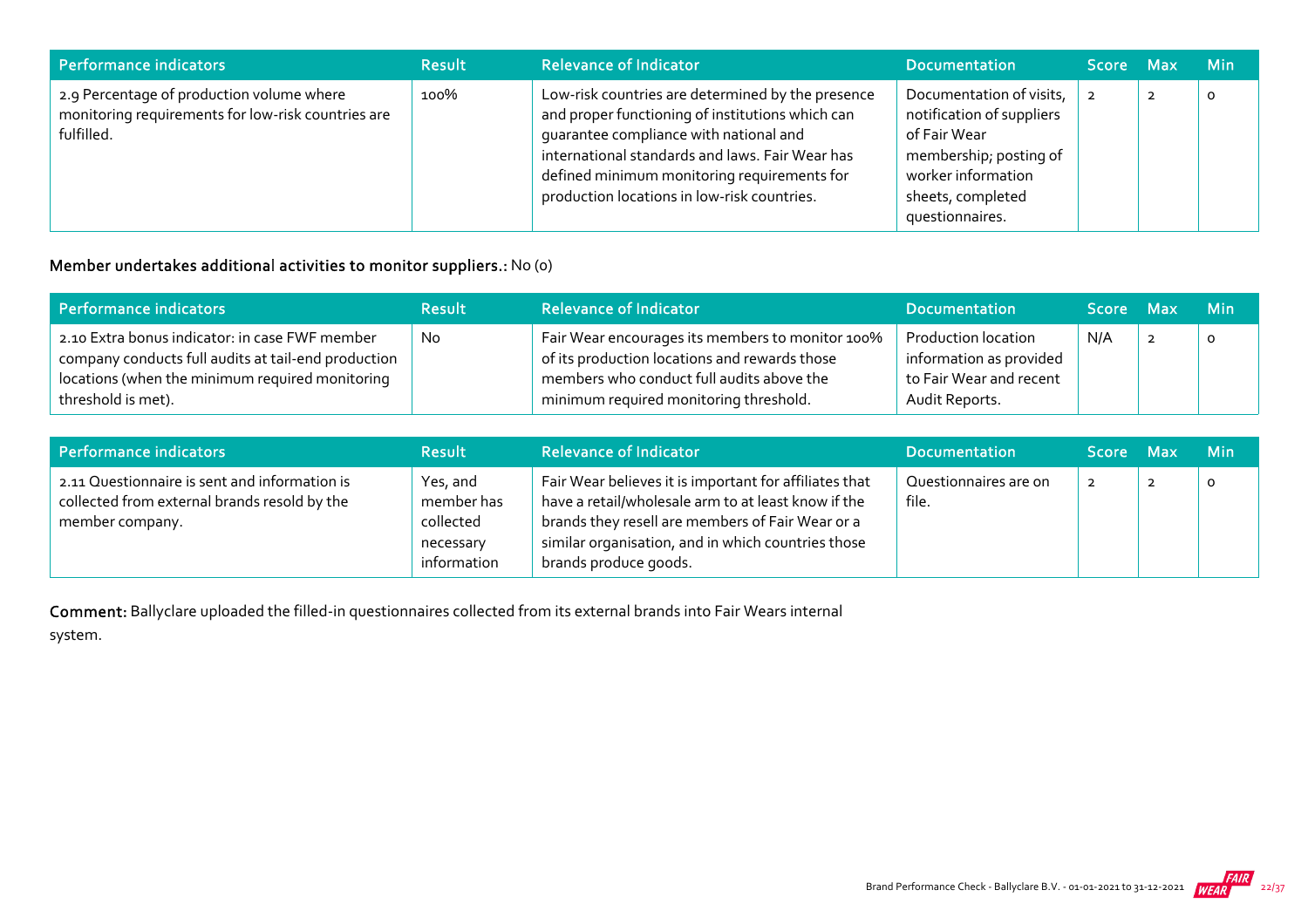| <b>Performance indicators</b>                                                                                                       | <b>Result</b> | <b>Relevance of Indicator</b>                                                                                                                                                                                                            | <b>Documentation</b>                                                                                                                                                     | Score Max    | <b>Min</b> |
|-------------------------------------------------------------------------------------------------------------------------------------|---------------|------------------------------------------------------------------------------------------------------------------------------------------------------------------------------------------------------------------------------------------|--------------------------------------------------------------------------------------------------------------------------------------------------------------------------|--------------|------------|
| 2.12 External brands resold by member companies<br>that are members of another credible initiative (% of<br>external sales volume). | о%            | Fair Wear believes members who resell products<br>should be rewarded for choosing to sell external<br>brands who also take their supply chain<br>responsibilities seriously and are open about in<br>which countries they produce goods. | External production data<br>in Fair Wear's<br>information<br>management system.<br>Documentation of sales<br>volumes of products<br>made by Fair Wear or<br>FLA members. | $\mathbf{o}$ | $\Omega$   |

Comment: The external brands sold by Ballyclare are not a member of a sustainability initiative.

| Performance indicators                                                     | <b>Result</b> | <b>Relevance of Indicator</b>                                                                                                                                                                  | <b>Documentation</b>                                        | <b>Score</b> | Max | - Min   |
|----------------------------------------------------------------------------|---------------|------------------------------------------------------------------------------------------------------------------------------------------------------------------------------------------------|-------------------------------------------------------------|--------------|-----|---------|
| 2.13 Questionnaire is sent and information is<br>collected from licensees. | No licensees  | Fair Wear believes it is important for member<br>companies to know if the licensee is committed to<br>the implementation of the same labour standards<br>and has a monitoring system in place. | Questionnaires are on<br>file. Contracts with<br>licensees. | N/A          |     | $\circ$ |

## Monitoring and Remediation

Possible Points: 27

Earned Points: 3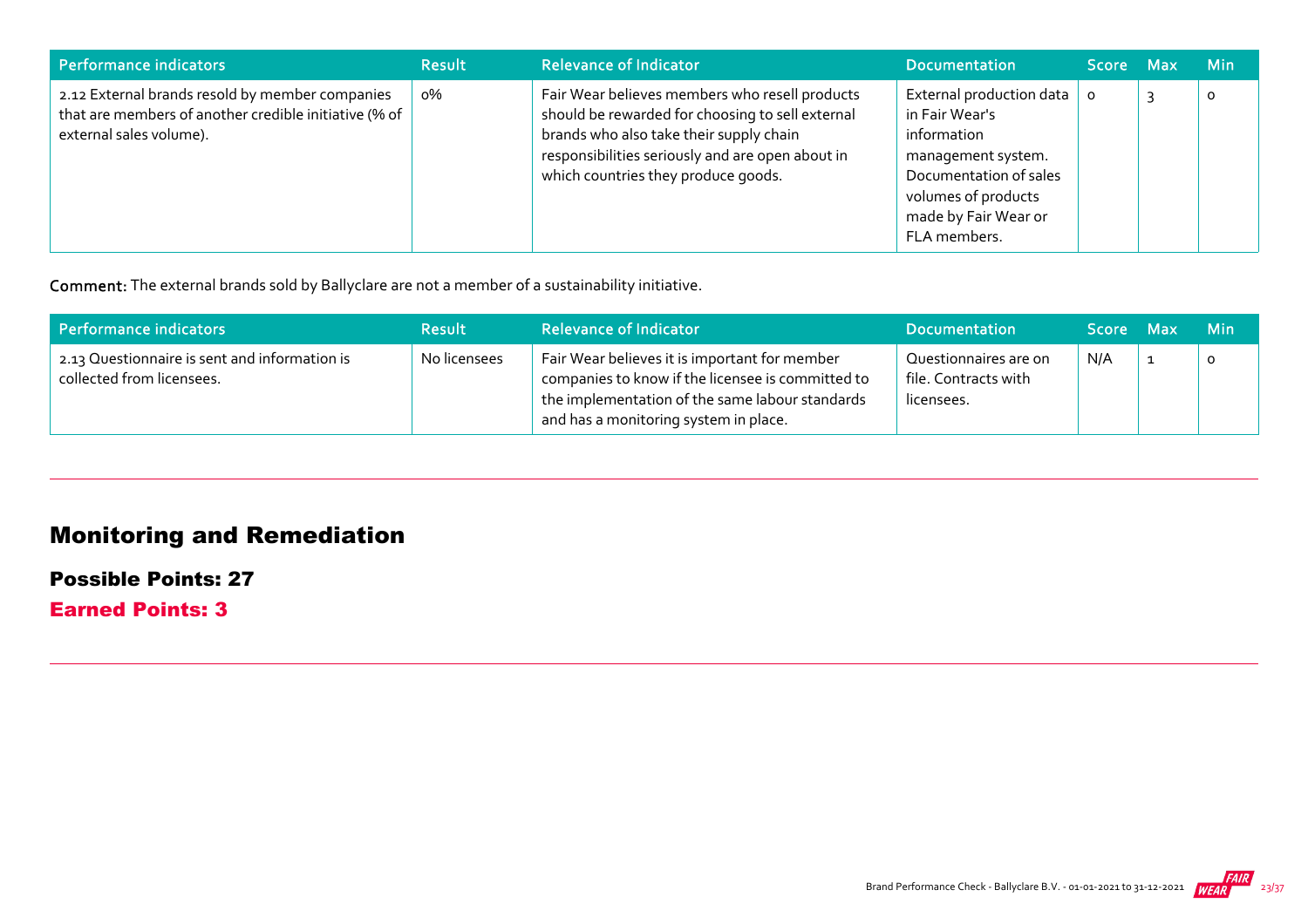## 3. Complaints Handling

| <b>Basic measurements</b>                                 | <b>Result</b> | <b>Comments</b>                                                                                                                                                        |
|-----------------------------------------------------------|---------------|------------------------------------------------------------------------------------------------------------------------------------------------------------------------|
| Number of worker complaints received since last check.    |               | At this point, FWF considers a high number of complaints<br>as a positive indicator, as it shows that workers are aware<br>of and making use of the complaints system. |
| Number of worker complaints in process of being resolved. |               |                                                                                                                                                                        |
| Number of worker complaints resolved since last check.    |               |                                                                                                                                                                        |

| Performance indicators                                                       | <b>Result</b> | <b>Relevance of Indicator</b>                                                                                    | <b>Documentation</b>                                                       | Score Max | <b>Min</b> |
|------------------------------------------------------------------------------|---------------|------------------------------------------------------------------------------------------------------------------|----------------------------------------------------------------------------|-----------|------------|
| 3.1 A specific employee has been designated to<br>address worker complaints. | Yes           | Followup is a serious part of Fair Wear membership,<br>and cannot be successfully managed on an ad-hoc<br>basis. | Manuals, emails, etc.,<br>demonstrating who the<br>designated staff person |           | $-1$       |

Comment: Since September, the Quality and Compliance Manager has been responsible for addressing worker complaints.

Before that, it was a shared responsibility of the Head of Finance and the Director of Sourcing.

| Performance indicators                                                                                          | <b>Result</b> | <b>Relevance of Indicator</b>                                                                                                                                                                                                                                                             | <b>Documentation</b>                                                                                 | Score Max    |                | <b>Min</b> |
|-----------------------------------------------------------------------------------------------------------------|---------------|-------------------------------------------------------------------------------------------------------------------------------------------------------------------------------------------------------------------------------------------------------------------------------------------|------------------------------------------------------------------------------------------------------|--------------|----------------|------------|
| 3.2 Member company has informed factory<br>management and workers about the FWF CoLP and<br>complaints hotline. | Yes           | Informing both management and workers about the<br>Fair Wear Code of Labour Practices and complaints<br>hotline is a first step in alerting workers to their<br>rights. The Worker Information Sheet is a tool to do<br>this and should be visibly posted at all production<br>locations. | Photos by company<br>staff, audit reports,<br>checklists from<br>production location<br>visits, etc. | $\mathbf{2}$ | $\overline{2}$ | $-2$       |

Comment: Ballyclare could show pictures of a posted Worker Information Sheet for all suppliers.

Recommendation: Fair Wear recommends Ballyclare to check whether the sheets are posted at a location that is easily accessible and safe for workers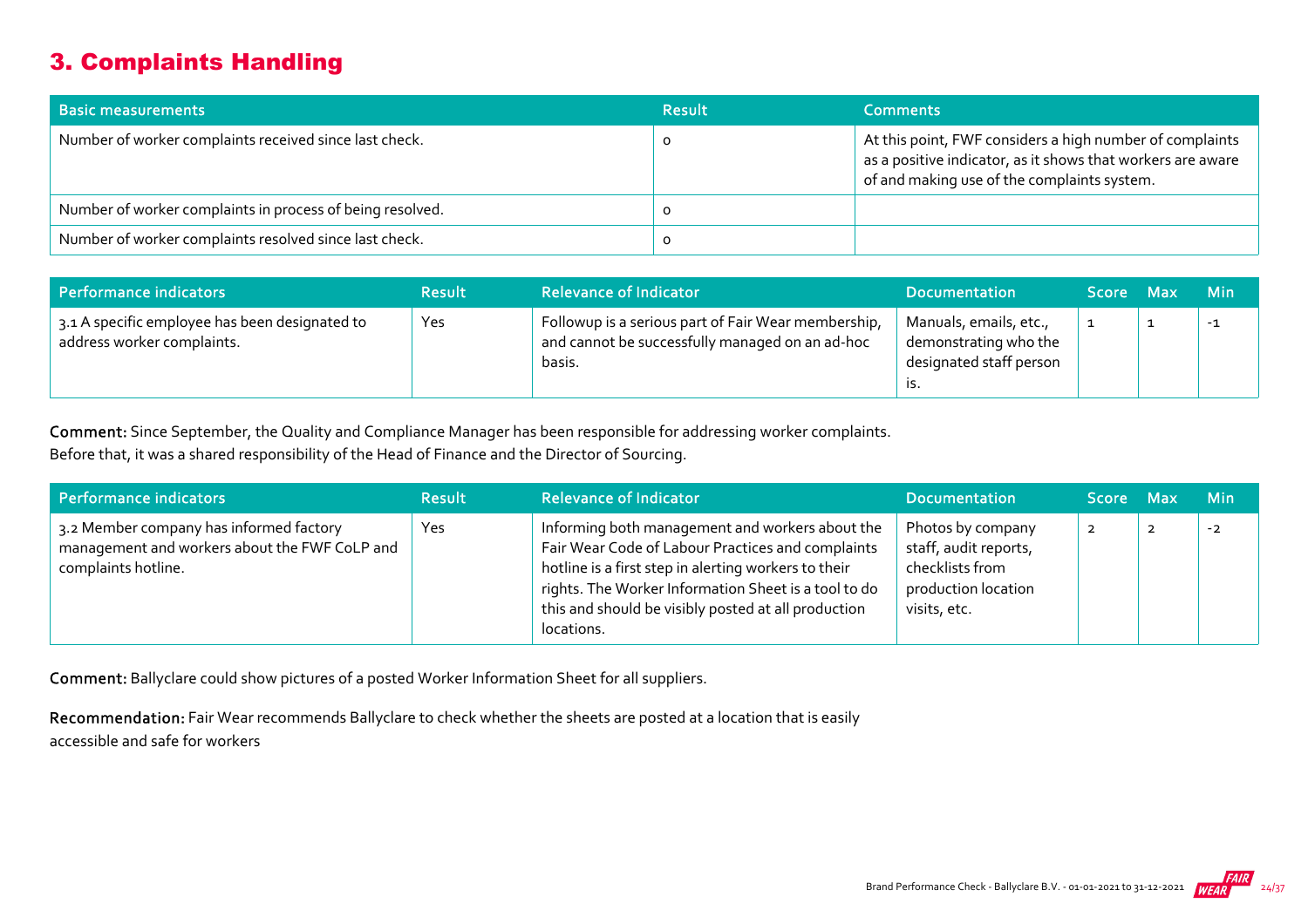| Performance indicators                                                                                         | <b>Result</b>                                                       | <b>Relevance of Indicator</b>                                                                                                                                                                                                          | <b>Documentation</b>                                                                                                                                                                                     | Score Max |   | <b>Min</b> |
|----------------------------------------------------------------------------------------------------------------|---------------------------------------------------------------------|----------------------------------------------------------------------------------------------------------------------------------------------------------------------------------------------------------------------------------------|----------------------------------------------------------------------------------------------------------------------------------------------------------------------------------------------------------|-----------|---|------------|
| 3.3 Degree to which member company has actively<br>raised awareness of the FWF CoLP and complaints<br>hotline. | All production in<br>low-risk<br>countries/training<br>not possible | After informing workers and management of the<br>Fair Wear CoLP and the complaints hotline,<br>additional awareness raising and training is<br>needed to ensure sustainable improvements and<br>structural worker-management dialogue. | Training reports, Fair<br>Wear's data on factories<br>enrolled in the WEP<br>basic module. For<br>alternative training<br>activities: curriculum,<br>training content,<br>participation and<br>outcomes. | N/A       | ь | $\circ$    |

Comment: Because of travel restrictions in 2021 that limited the possibility to conduct training, this indicator is not applicable in 2021.

Recommendation: Fair Wear recommends enrolling its suppliers in training focusing on Fair Wears CoLP and complaint helpline. To this end, members can either use Fair Wear's Workplace Education Programme (WEP) basic module or implement training related to the Fair Wear CoLP and complaint hotline through service providers or brand staff. Fair Wear's guidance on training quality standards is available on the Member Hub.

| Performance indicators                                                                                                            | <b>Result</b>             | <b>Relevance of Indicator</b>                                                                                                                                                       | <b>Documentation</b>                                                                                               | Score Max | <b>Min</b> |
|-----------------------------------------------------------------------------------------------------------------------------------|---------------------------|-------------------------------------------------------------------------------------------------------------------------------------------------------------------------------------|--------------------------------------------------------------------------------------------------------------------|-----------|------------|
| 3.4 All complaints received from production location<br>workers are addressed in accordance with the FWF<br>Complaints Procedure. | No complaints<br>received | Providing access to remedy when problems arise is a<br>key element of responsible supply chain<br>management. Member company involvement is<br>often essential to resolving issues. | Documentation that<br>member company has<br>completed all required<br>steps in the complaints<br>handling process. | N/A       | $-2$       |

| Performance indicators                                                                       | <b>Result</b>                                                  | <b>Relevance of Indicator</b>                                                                                                                                                                             | <b>Documentation</b>                                                                  | Score Max | -Min |
|----------------------------------------------------------------------------------------------|----------------------------------------------------------------|-----------------------------------------------------------------------------------------------------------------------------------------------------------------------------------------------------------|---------------------------------------------------------------------------------------|-----------|------|
| 3.5 Cooperation with other customers in addressing<br>worker complaints at shared suppliers. | No complaints<br>or cooperation<br>not possible /<br>necessary | Because most production locations supply several<br>customers with products, involvement of other<br>customers by the Fair Wear member company can<br>be critical in resolving a complaint at a supplier. | Documentation of joint<br>efforts, e.g. emails,<br>sharing of complaint<br>data, etc. | N/A       | o    |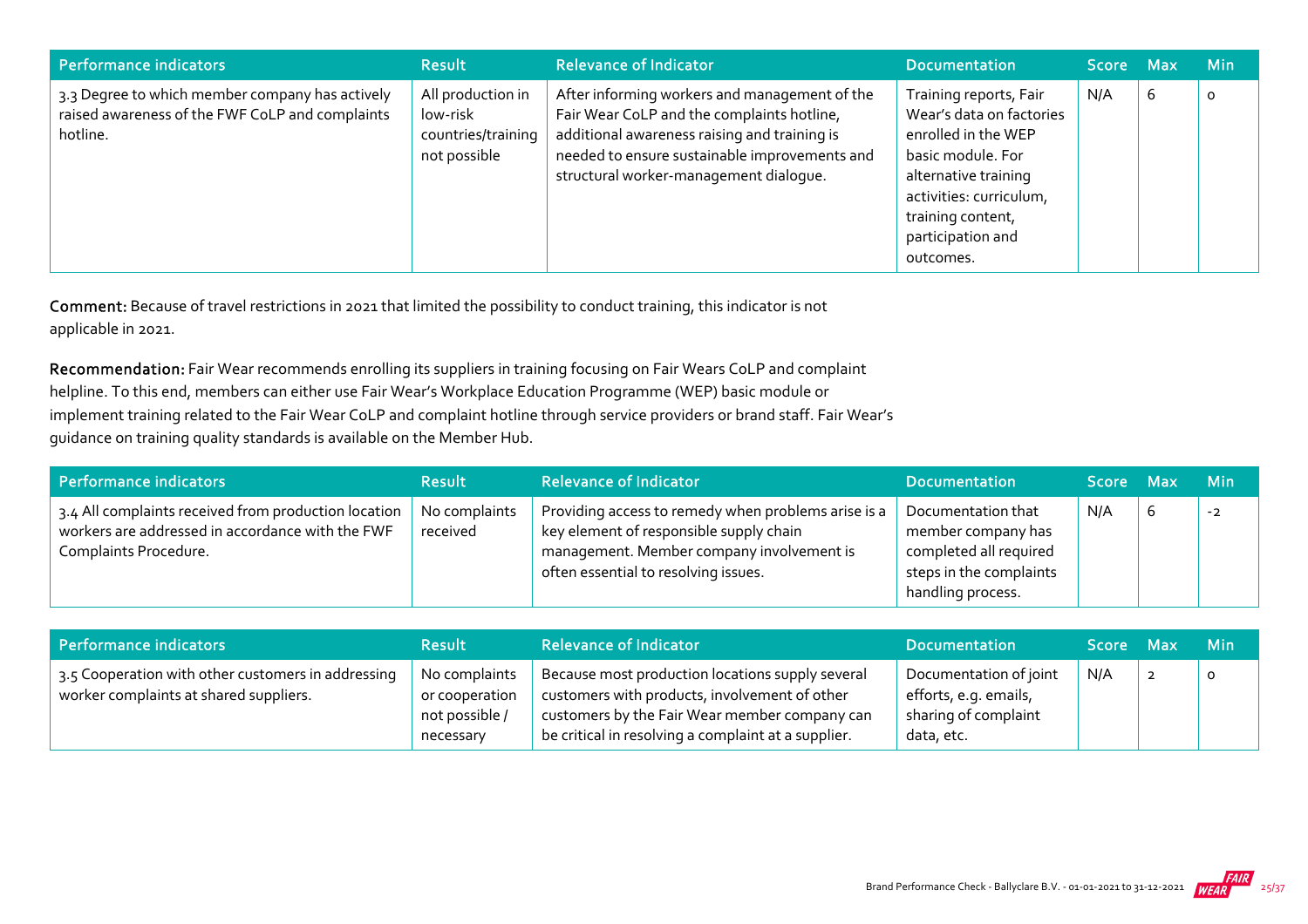## Complaints Handling

Possible Points: 3

Earned Points: 3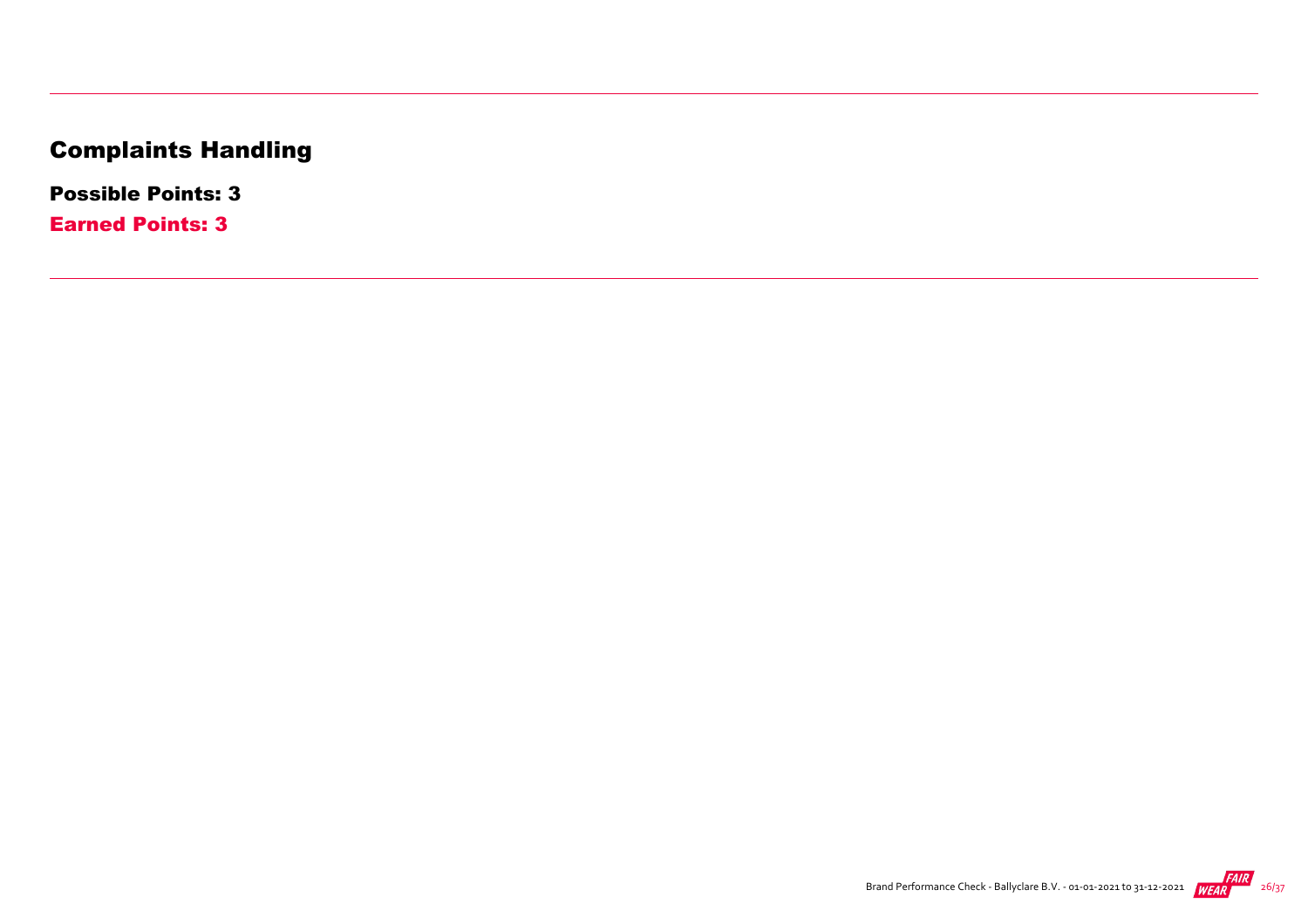## 4. Training and Capacity Building

| Performance indicators                                               | <b>Result</b> | <b>Relevance of Indicator</b>                                                                                                                                                                                                            | <b>Documentation</b>                                     | ا Score Max | <b>Min</b> |
|----------------------------------------------------------------------|---------------|------------------------------------------------------------------------------------------------------------------------------------------------------------------------------------------------------------------------------------------|----------------------------------------------------------|-------------|------------|
| 4.1 All staff at member company are made aware of<br>FWF membership. | Yes           | Preventing and remediating problems often requires<br>the involvement of many different departments;<br>making all staff aware of Fair Wear membership<br>requirements helps to support cross-departmental<br>collaboration when needed. | Emails, trainings,<br>presentation,<br>newsletters, etc. |             | o          |

Comment: Sales meetings and other joint team meetings include Fair Wear updates and production location findings from teams on location. Quarterly meetings include Fair Wear agenda points.

| Performance indicators                                                              | <b>Result</b> | <b>Relevance of Indicator</b>                                                                                                                                                           | <b>Documentation</b>                                                                         | Score Max | <b>Min</b> |
|-------------------------------------------------------------------------------------|---------------|-----------------------------------------------------------------------------------------------------------------------------------------------------------------------------------------|----------------------------------------------------------------------------------------------|-----------|------------|
| 4.2 All staff in direct contact with suppliers are<br>informed of FWF requirements. | Yes           | Sourcing, purchasing and CSR staff at a minimum<br>should possess the knowledge necessary to<br>implement Fair Wear requirements and advocate for<br>change within their organisations. | Fair Wear Seminars or<br>equivalent trainings<br>provided; presentations,<br>curricula, etc. | 2         | $-1$       |

Comment: Staff in direct contact with suppliers is informed about Fair Wear requirements.

| Performance indicators                                                                    | <b>Result</b>                                       | <b>Relevance of Indicator</b>                                                                                                                                                                        | <b>Documentation</b>                                                                 | Score Max | <b>Min</b> |
|-------------------------------------------------------------------------------------------|-----------------------------------------------------|------------------------------------------------------------------------------------------------------------------------------------------------------------------------------------------------------|--------------------------------------------------------------------------------------|-----------|------------|
| 4.3 All sourcing contractors/agents are informed<br>about FWF's Code of Labour Practices. | Member does not<br><b>use</b><br>agents/contractors | Agents have the potential to either support or<br>disrupt CoLP implementation. It is the<br>responsibility of member company to ensure<br>agents actively support the implementation of<br>the CoLP. | Correspondence with<br>agents, trainings for<br>agents, Fair Wear audit<br>findings. | N/A       | $\circ$    |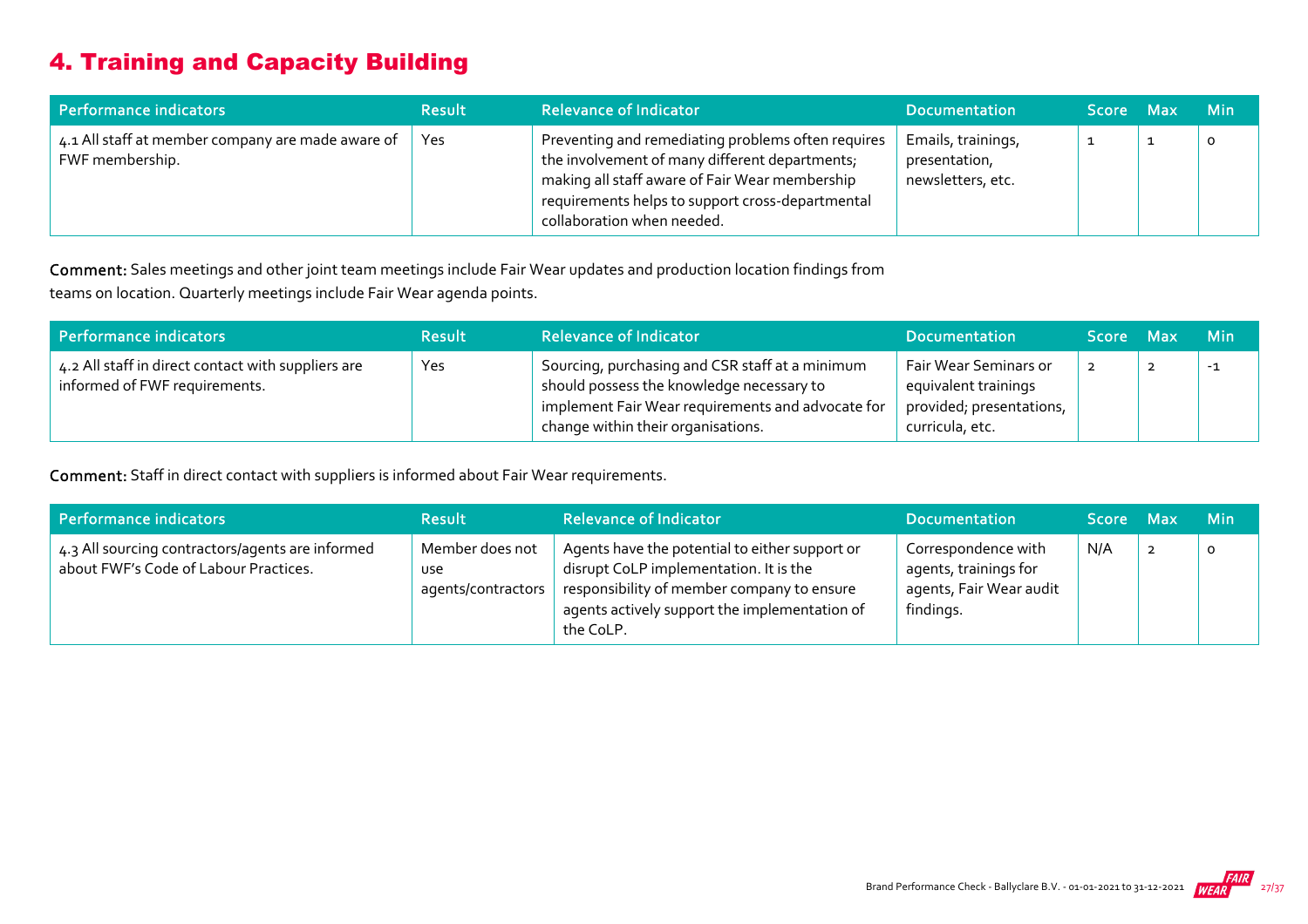| Performance indicators                                                                                                | <b>Result</b>                                                       | <b>Relevance of Indicator</b>                                                                                                                                                                                                                                                           | <b>Documentation</b>                                                                                                                                                                                    | Score Max |   | <b>Min</b> |
|-----------------------------------------------------------------------------------------------------------------------|---------------------------------------------------------------------|-----------------------------------------------------------------------------------------------------------------------------------------------------------------------------------------------------------------------------------------------------------------------------------------|---------------------------------------------------------------------------------------------------------------------------------------------------------------------------------------------------------|-----------|---|------------|
| 4.4 Factory participation in training programmes<br>that support transformative processes related to<br>human rights. | All production in<br>low-risk<br>countries/training<br>not possible | Complex human rights issues such as freedom of<br>association or gender-based violence require more<br>in-depth trainings that support factory-level<br>transformative processes. Fair Wear has<br>developed several modules, however, other<br>(member-led) programmes may also count. | Training reports, Fair<br>Wear's data on factories<br>enrolled in training<br>programmes. For<br>alternative training<br>activities: curriculum,<br>training content,<br>participation and<br>outcomes. | N/A       | 6 | $\circ$    |

Comment: Because of travel restrictions in 2021 that limited the possibility of conducting training, this indicator is not applicable in 2021.

Recommendation: Fair Wear recommends Ballyclare to implement training programmes that support factory-level transformation such as establishing functional internal grievance mechanisms, improving worker‐management dialogue and communication skills or addressing gender‐based violence. Training assessed under this indicator should go beyond raising awareness and focus on behavioural and structural change to improve working conditions. Non‐Fair Wear training must follow the standards outlined in Fair Wear's guidance and checklist available on the Member Hub.

| Performance indicators                                                       | <b>Result</b>                                                                                                   | <b>Relevance of Indicator</b>                                                                                                                         | <b>Documentation</b>                                                                                                                                                                           | Score Max |                | <b>Min</b> |
|------------------------------------------------------------------------------|-----------------------------------------------------------------------------------------------------------------|-------------------------------------------------------------------------------------------------------------------------------------------------------|------------------------------------------------------------------------------------------------------------------------------------------------------------------------------------------------|-----------|----------------|------------|
| 4.5 Degree to which member company follows up<br>after a training programme. | No training<br>programmes<br>have been<br>conducted or<br>member<br>produces solely<br>in low-risk<br>countries | After factory-level training programmes,<br>complementary activities such as remediation and<br>changes on brand level will achieve a lasting impact. | Documentation of<br>discussions with factory<br>management and<br>worker representatives,<br>minutes of regular<br>worker-management<br>dialogue meetings or<br>anti-harassment<br>committees. | N/A       | $\overline{2}$ | $\circ$    |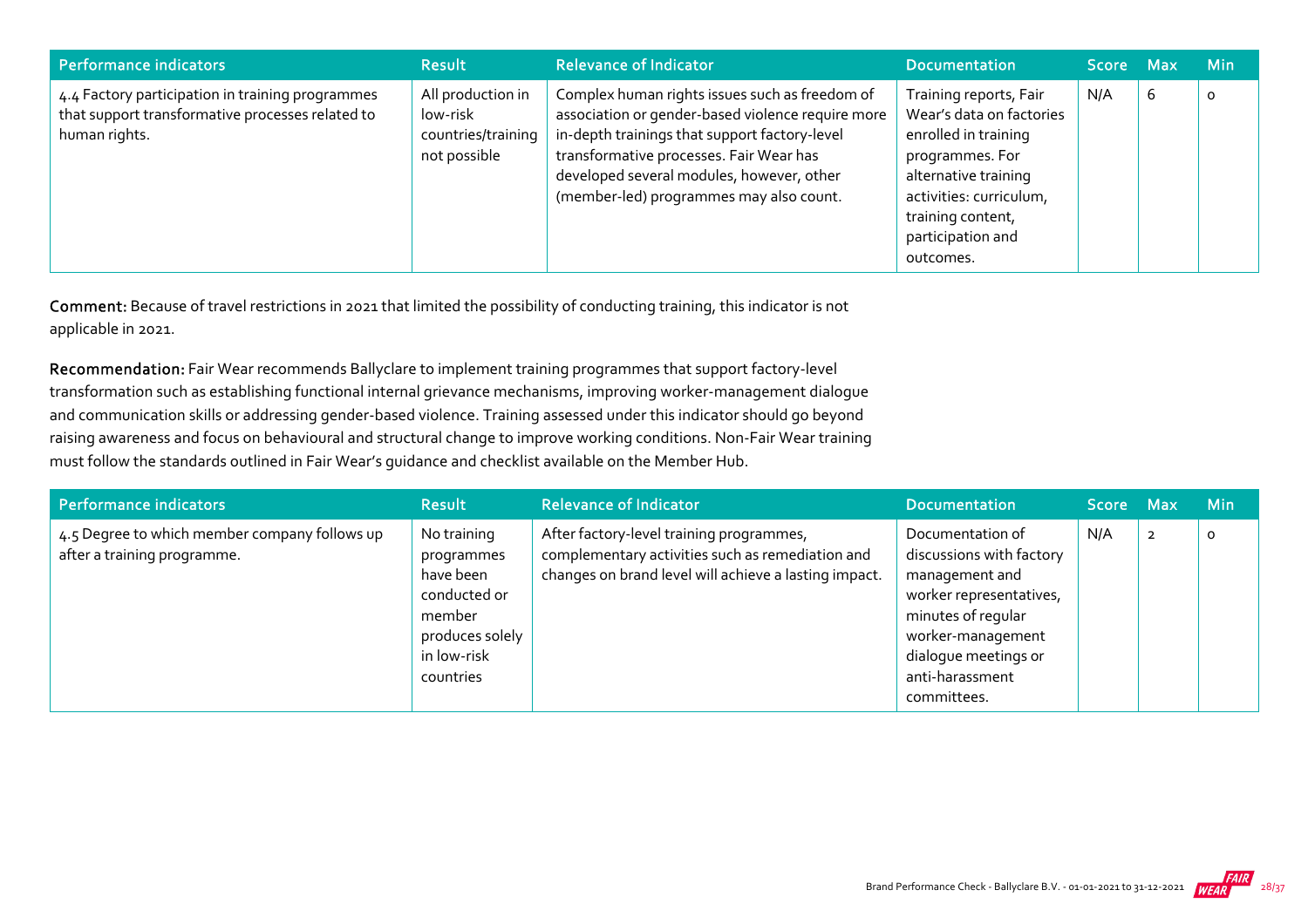## Training and Capacity Building

Possible Points: 3

Earned Points: 3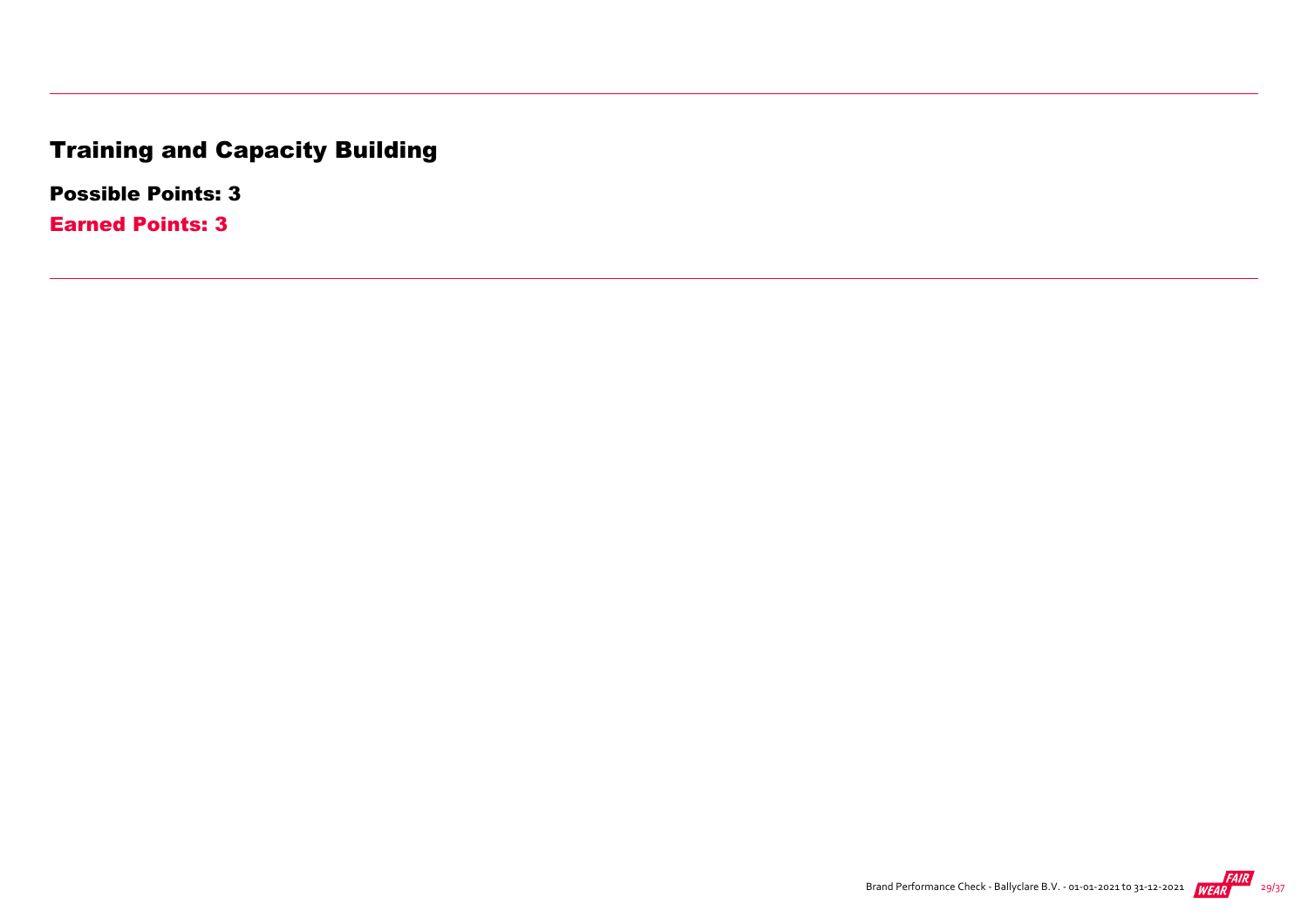### 5. Information Management

| Performance indicators                                       | <b>Result</b> | <b>Relevance of Indicator</b>                                                                                     | <b>Documentation</b>                                                                                                                                                                                                          | Score Max |   | <b>Min</b> |
|--------------------------------------------------------------|---------------|-------------------------------------------------------------------------------------------------------------------|-------------------------------------------------------------------------------------------------------------------------------------------------------------------------------------------------------------------------------|-----------|---|------------|
| 5.1 Level of effort to identify all production<br>locations. | Intermediate  | Any improvements to supply chains require member<br>companies to first know all of their production<br>locations. | Supplier information<br>provided by member<br>company. Financial<br>records of previous<br>financial year.<br>Documented efforts by<br>member company to<br>update supplier<br>information from its<br>monitoring activities. |           | b | $-2$       |

Comment: Ballyclare is generally well aware of all its production locations and makes an effort to discuss this issue when visiting its suppliers to make sure that no unauthorized subcontracting is taking place. By visiting the locations Ballyclare can check that the suppliers have the production lines needed for its production. During the past two years, visits have not been made because of the pandemic. As described in indicator 1.5, Ballyclare's main supplier started outsourcing part of Ballyclare's production to a facility that previously stopped with Ballyclare, as it did not want to follow up on the CAP issues of the 2019 audit.

For China, Ballyclare asks the supplier if the orders are made in‐house and checks the labels for signs that could indicate it is made elsewhere, but acknowledges it has little control over this. So far, Ballyclare has not had reason to suspect its orders were outsourced.

Recommendation: Ballyclare is strongly recommended to engage in a dialogue with its main supplier about subcontracting. The member can discuss which subcontractors can be used for its production and which requirements these subcontractors need to fulfil before being used for Ballyclare's production. Since Ballyclare UK owns the supplier, it should make it easier for the member to make clear agreements.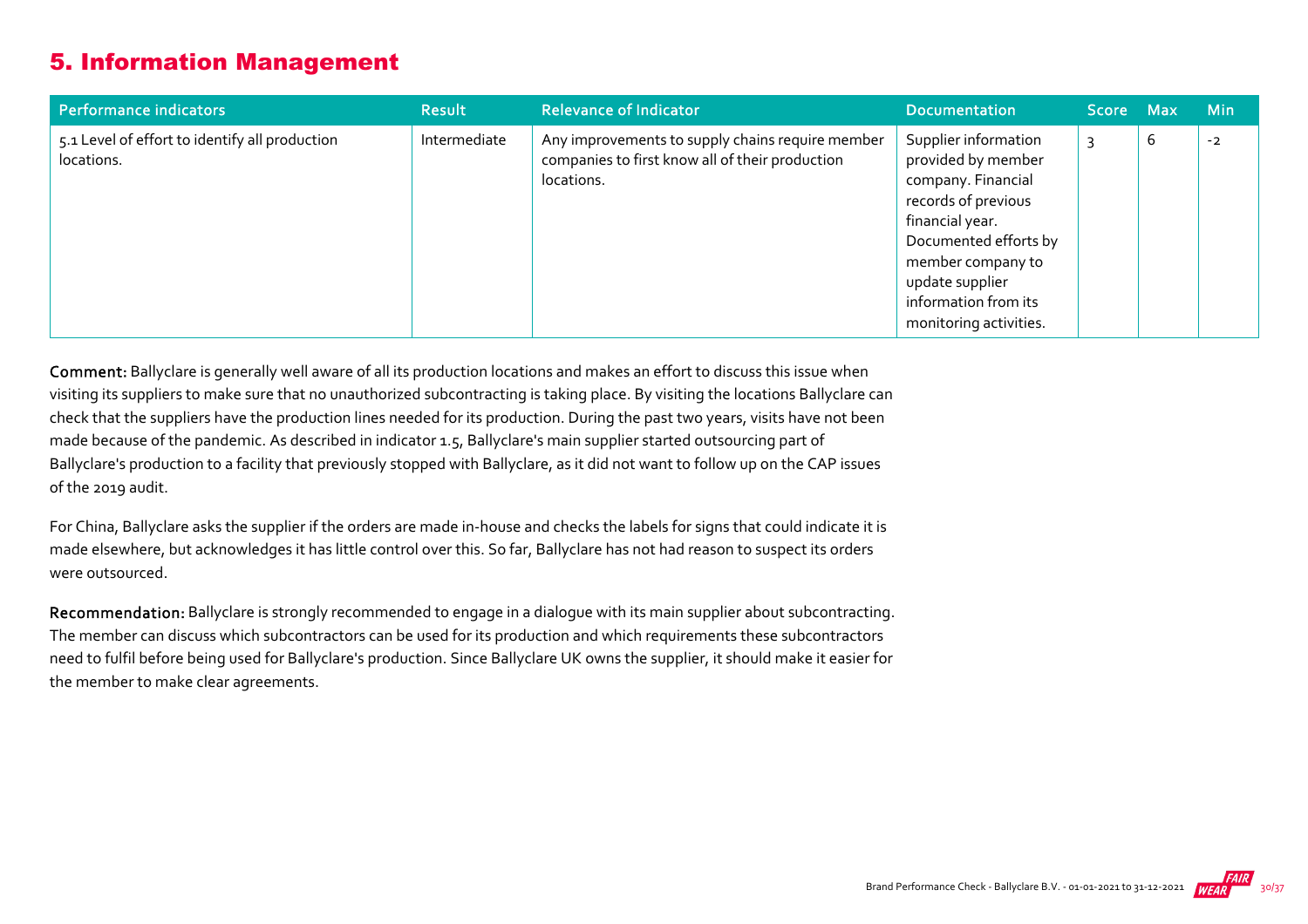| Performance indicators                                                                                                              | <b>Result</b> | <b>Relevance of Indicator</b>                                                                                                                                                       | <b>Documentation</b>                                                                                                                   | Score Max | <b>Min</b> |
|-------------------------------------------------------------------------------------------------------------------------------------|---------------|-------------------------------------------------------------------------------------------------------------------------------------------------------------------------------------|----------------------------------------------------------------------------------------------------------------------------------------|-----------|------------|
| 5.2 CSR and other relevant staff actively share<br>information with each other about working<br>conditions at production locations. | Yes           | CSR, purchasing and other staff who interact with<br>suppliers need to be able to share information in<br>order to establish a coherent and effective strategy<br>for improvements. | Internal information<br>system; status CAPs,<br>reports of meetings of<br>purchasing/CSR;<br>systematic way of<br>storing information. | ᆠ         | $-1$       |

Comment: Information about working conditions is shared during meetings when needed.

## Information Management

#### Possible Points: 7

Earned Points: 4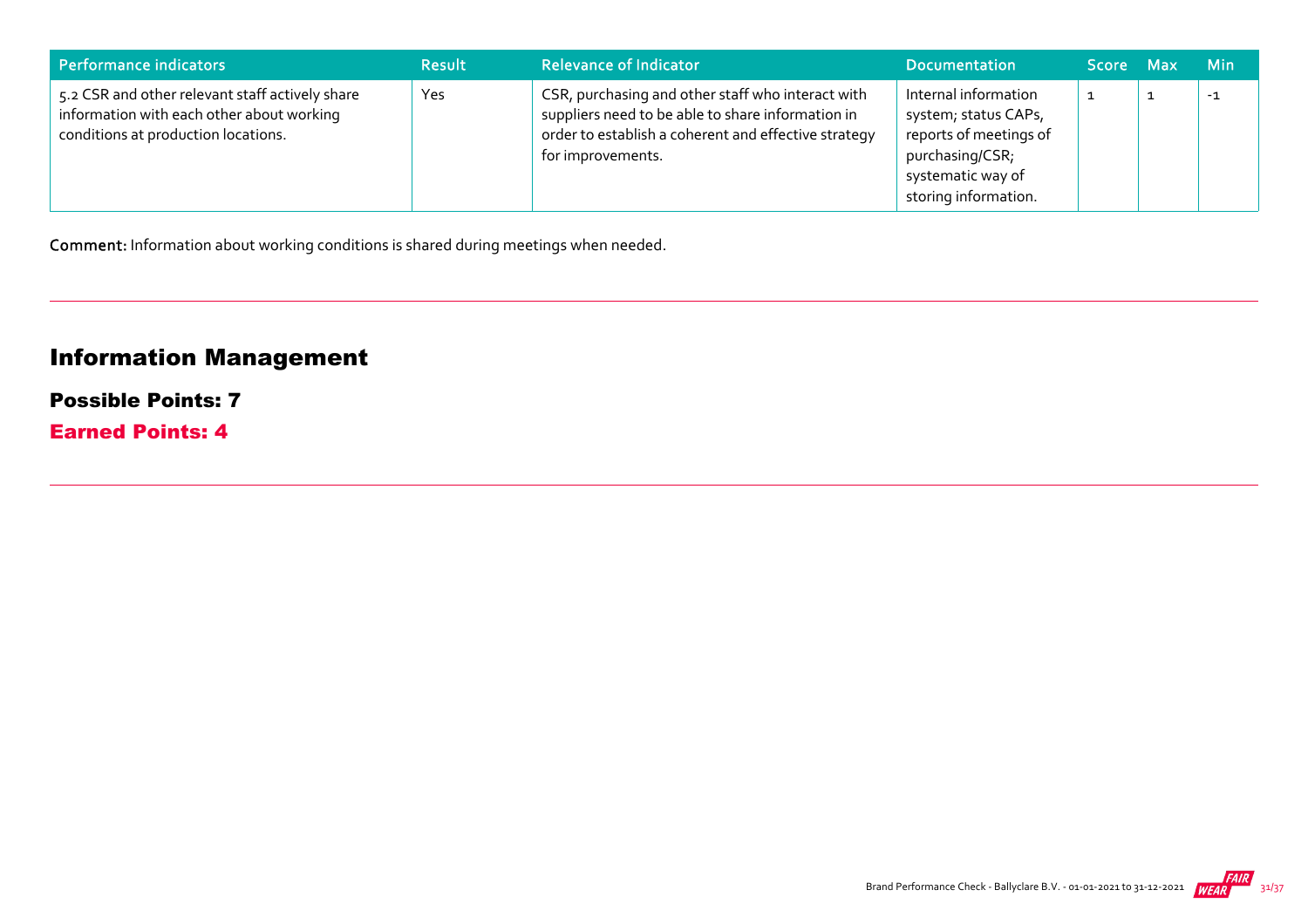## 6. Transparency

| Performance indicators                                                            | <b>Result</b>                                                                                | <b>Relevance of Indicator</b>                                                                                                                                                                                                                                                                                                                   | <b>Documentation</b>                                                                                                                        | Score Max | <b>Min</b> |
|-----------------------------------------------------------------------------------|----------------------------------------------------------------------------------------------|-------------------------------------------------------------------------------------------------------------------------------------------------------------------------------------------------------------------------------------------------------------------------------------------------------------------------------------------------|---------------------------------------------------------------------------------------------------------------------------------------------|-----------|------------|
| 6.1 Degree of member company compliance with<br><b>FWF Communications Policy.</b> | Minimum<br>communications<br>requirements<br>are met AND no<br>significant<br>problems found | Fair Wear's communications policy exists to ensure<br>transparency for consumers and stakeholders, and<br>to ensure that member communications about Fair<br>Wear are accurate. Members will be held<br>accountable for their own communications as well<br>as the communications behaviour of 3rd-party<br>retailers, resellers and customers. | Fair Wear membership<br>is communicated on<br>member's website;<br>other communications<br>in line with Fair Wear<br>communications policy. |           | -3         |

Comment: Ballyclare communicates about its Fair Wear membership to customers and in tenders. Ballyclare is sharing the website of their mother company Ballyclare UK. Ballyclare UK was not a member of Fair Wear in 2021; Fair Wear membership is only briefly mentioned.

| Performance indicators                                          | <b>Result</b> | <b>Relevance of Indicator</b>                                                                                                     | <b>Documentation</b>                                                                                                                             | Score Max |                | <b>Min</b> |
|-----------------------------------------------------------------|---------------|-----------------------------------------------------------------------------------------------------------------------------------|--------------------------------------------------------------------------------------------------------------------------------------------------|-----------|----------------|------------|
| 6.2 Member company engages in advanced<br>reporting activities. | <b>No</b>     | Good reporting by members helps to ensure the<br>transparency of Fair Wear's work and shares best<br>practices with the industry. | Member company<br>publishes one or more of<br>the following on their<br>website: Brand<br>Performance Check,<br>Audit Reports, Supplier<br>List. | 0         | $\overline{2}$ | O          |

Comment: Ballyclare has not published the previous performance check report, nor any other reports such as audit reports, that would lead to more transparency. The company has not yet disclosed production locations to other member brands in the internal system Fair Force, nor on the Fair Wear website.

Requirement: Fair Wear requires Ballyclare to disclose production locations to other member brands in the internal system Fair Force and on the Fair Wear website.

Recommendation: Fair Wear recommends Ballyclare to publish one or more of the following reports on its website: the Brand Performance Check report, audit reports, and supplier information. Good reporting by members helps to ensure the transparency of the member and Fair Wear's work.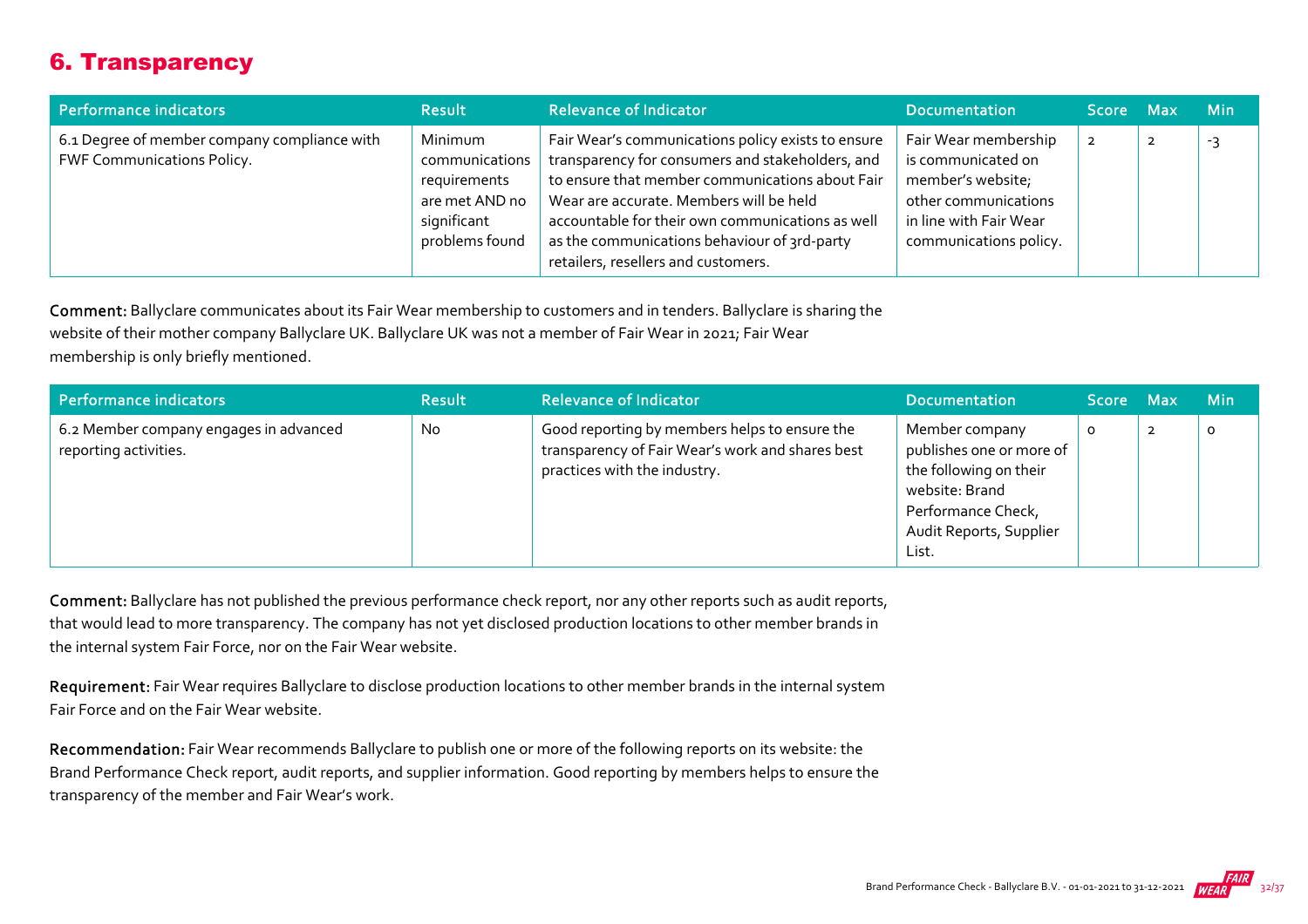| Performance indicators                                                                 | <b>Result</b>                                                                                      | <b>Relevance of Indicator</b>                                                                                                                                                                                                                           | <b>Documentation</b>                                                       | Score Max      | <b>Min</b> |
|----------------------------------------------------------------------------------------|----------------------------------------------------------------------------------------------------|---------------------------------------------------------------------------------------------------------------------------------------------------------------------------------------------------------------------------------------------------------|----------------------------------------------------------------------------|----------------|------------|
| 6.3 Social Report is submitted to FWF and is<br>published on member company's website. | Complete and<br>accurate report<br>submitted to<br>FWF AND<br>published on<br>member's<br>website. | The social report is an important tool for members to<br>transparently share their efforts with stakeholders.<br>Member companies should not make any claims in<br>their social report that do not correspond with Fair<br>Wear's communication policy. | Social report that is in<br>line with Fair Wear's<br>communication policy. | $\overline{2}$ | $-1$       |

Comment: Ballyclare has submitted a social report and published this on the website of Ballyclare UK.

## **Transparency**

#### Possible Points: 6

Earned Points: 4

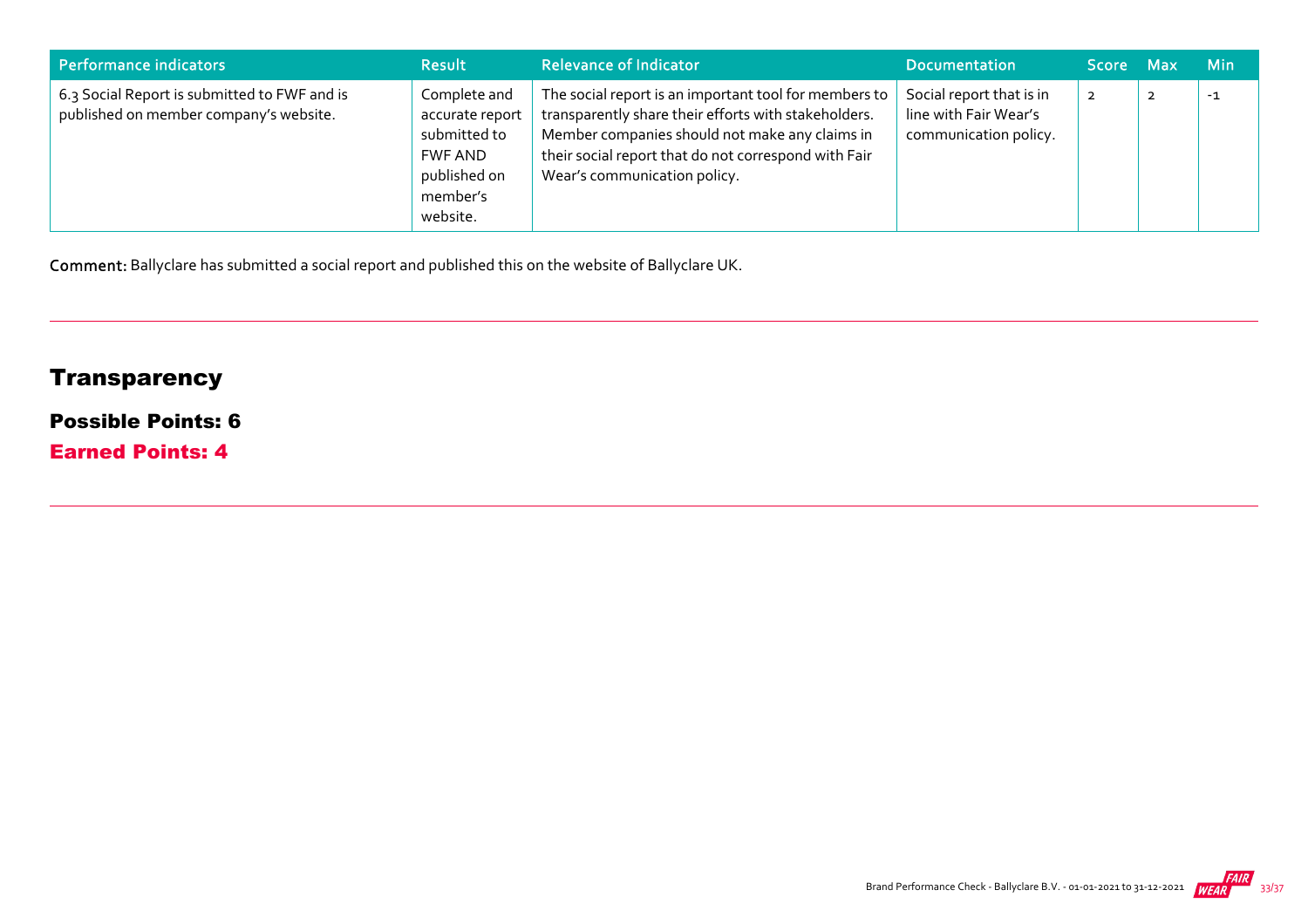## 7. Evaluation

| Performance indicators                                                                               | <b>Result</b> | <b>Relevance of Indicator</b>                                                                                                         | <b>Documentation</b>                                       | <b>Score</b> | - Max | - Min   |
|------------------------------------------------------------------------------------------------------|---------------|---------------------------------------------------------------------------------------------------------------------------------------|------------------------------------------------------------|--------------|-------|---------|
| 7.1 Systemic annual evaluation of FWF membership<br>is conducted with involvement of top management. | Yes           | An annual evaluation involving top management<br>ensures that Fair Wear policies are integrated into<br>the structure of the company. | Meeting minutes, verbal<br>reporting, Powerpoints,<br>etc. |              |       | $\circ$ |

Comment: Ballyclare holds an annual evaluation of Fair Wear membership with top management within Ballyclare and Ballyclare UK. Furthermore, top management discusses the outcomes of the Brand Performance Check to ensure progress is made.

| Performance indicators                                                                                                           | <b>Result</b> | <b>Relevance of Indicator</b>                                                                                                                                                                                                               | <b>Documentation</b>                                                                                                                          | <b>Score Max</b> | <b>Min</b> |
|----------------------------------------------------------------------------------------------------------------------------------|---------------|---------------------------------------------------------------------------------------------------------------------------------------------------------------------------------------------------------------------------------------------|-----------------------------------------------------------------------------------------------------------------------------------------------|------------------|------------|
| 7.2 Level of action/progress made on required<br>changes from previous Brand Performance Check<br>implemented by member company. | 10%           | In each Brand Performance Check report, Fair Wear<br>may include requirements for changes to<br>management practices. Progress on achieving these<br>requirements is an important part of Fair Wear<br>membership and its process approach. | Member company<br>should show<br>documentation related<br>to the specific<br>requirements made in<br>the previous Brand<br>Performance Check. |                  | $-2$       |

Comment: In the previous performance check ten requirements were included; on indicators 1.4, 1.5, 1.8, 1.9, 1.11, 1.13, 2.4, 2.7, 3.3, and 6.2. Indicator 1.9 has been partly followed up as Ballyclare checked the wage levels of its main supplier during the short Tunisian lockdown. The other requirements have not been followed up sufficiently.

#### Evaluation

Possible Points: 6

Earned Points: 4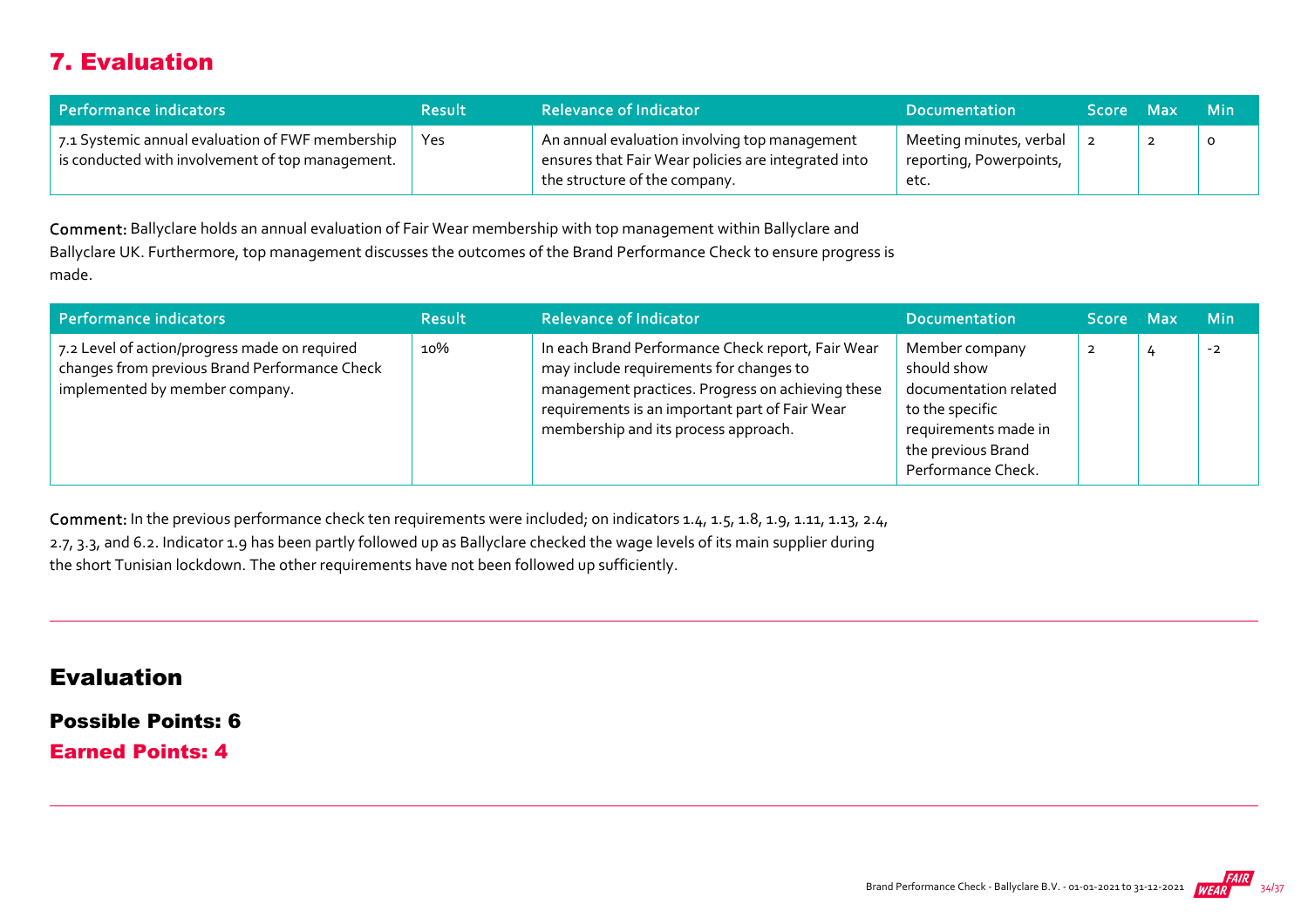#### Recommendations to Fair Wear

Ballyclare recommends Fair Wear invests more capacity in lobby activities in production countries.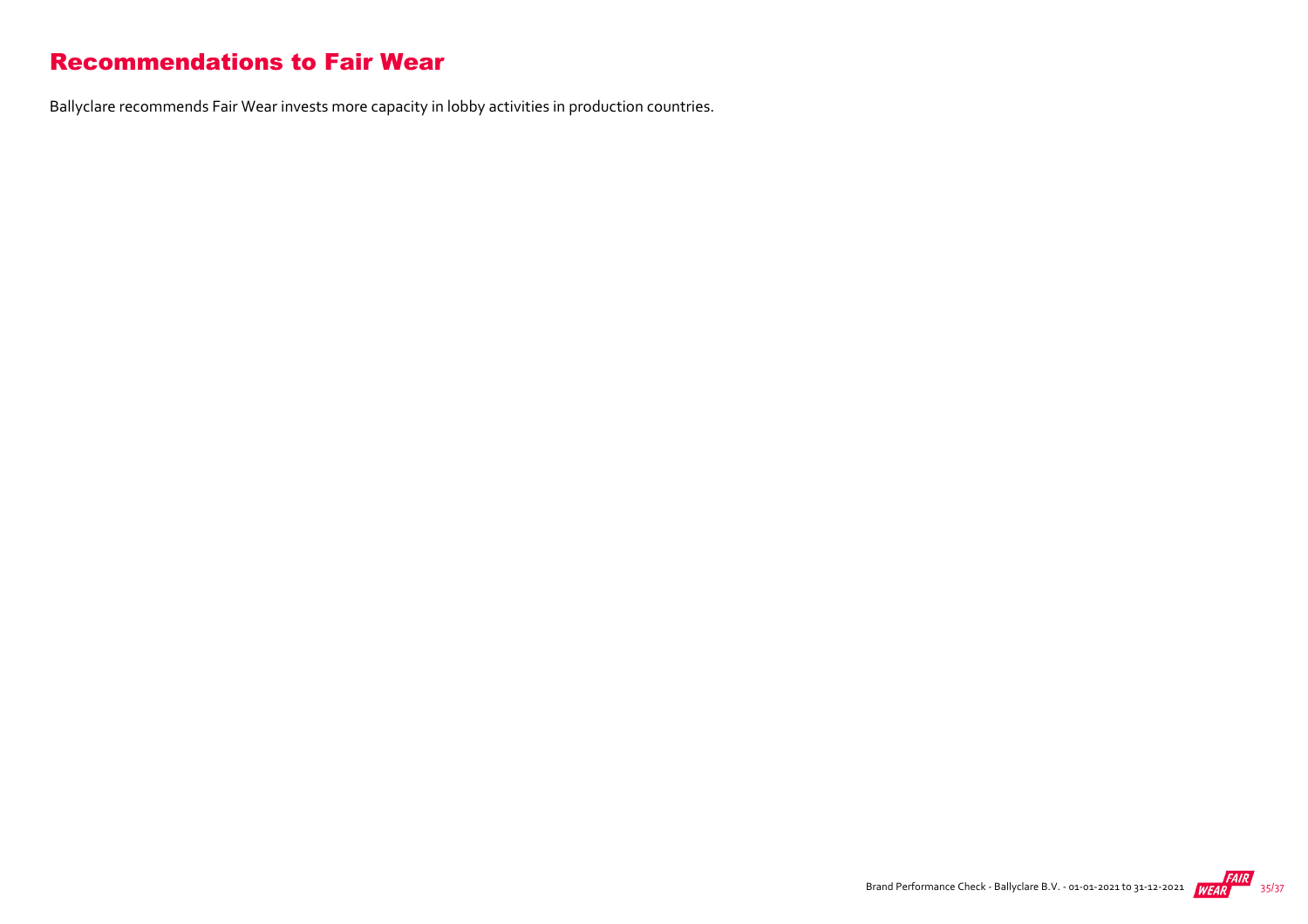## Scoring Overview

| Category                              | <b>Earned</b> | Possible |
|---------------------------------------|---------------|----------|
| <b>Purchasing Practices</b>           | 30            | 50       |
| Monitoring and Remediation            |               | 27       |
| <b>Complaints Handling</b>            |               |          |
| <b>Training and Capacity Building</b> |               |          |
| <b>Information Management</b>         | 4             |          |
| Transparency                          | 4             | b        |
| Evaluation                            |               | b        |
| Totals:                               | 51            | 102      |

Benchmarking Score (earned points divided by possible points)

50

| Performance Benchmarking Category |
|-----------------------------------|
| Suspended                         |